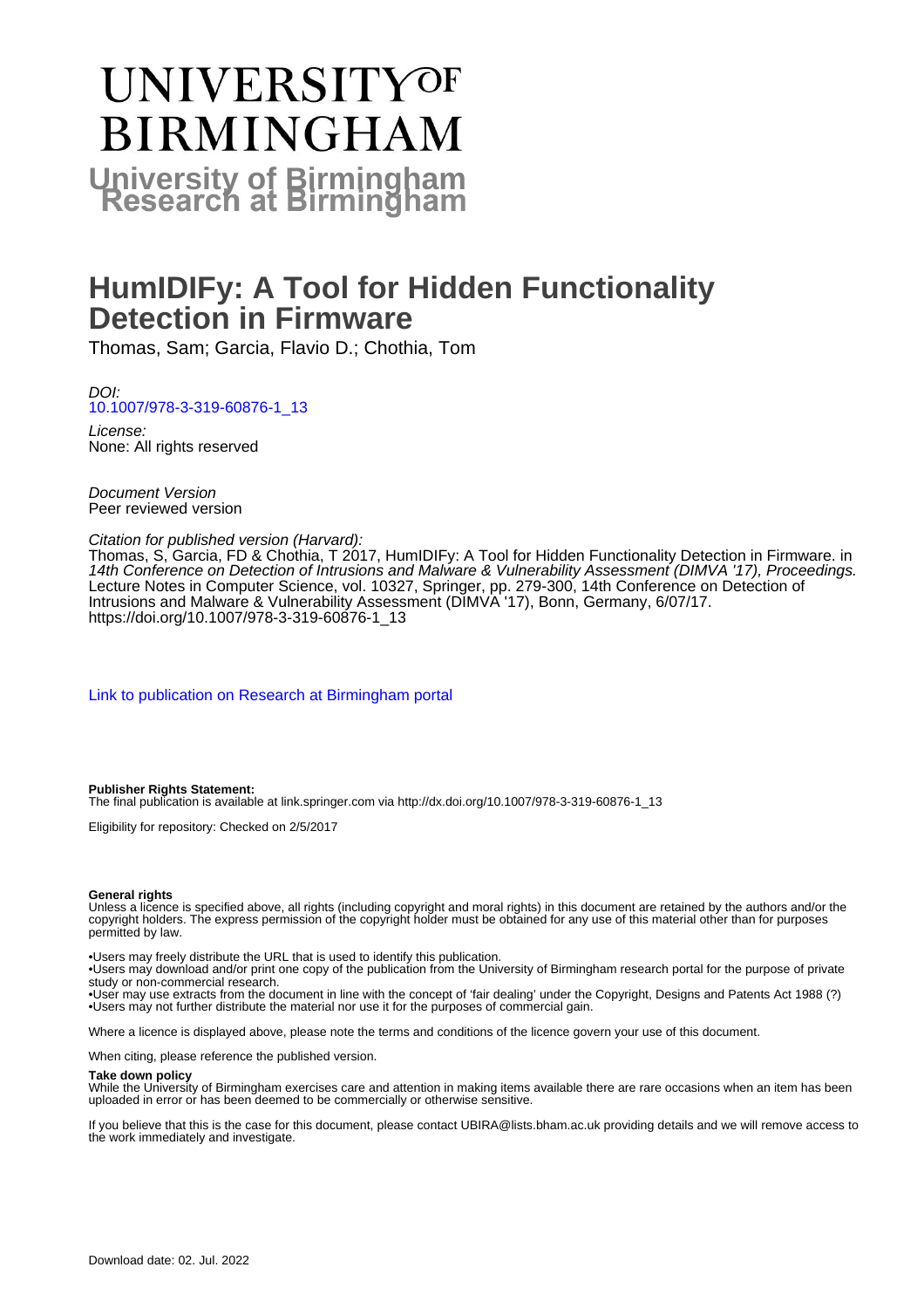### HumIDIFy: A Tool for Hidden Functionality Detection in Firmware

Sam L. Thomas  $\mathbb{Z}$ , Flavio D. Garcia, and Tom Chothia

School of Computer Science University of Birmingham Birmingham United Kingdom B15 2TT {s.l.thomas,f.garcia,t.p.chothia}@cs.bham.ac.uk

Abstract. This paper presents a semi-automated approach to detect hidden functionality (such as backdoors) within binaries from consumer off-the-shelf (COTS) embedded device firmware. We build a classifier using semi-supervised learning to infer what kind of functionality a given binary has. We then use this classifier to identify binaries from firmware, so that they may then be compared to an expected functionality profile, which we define by hand for a range of applications. To specify these profiles we have developed a domain specific language called Binary Functionality Description Language (BFDL), which encodes the static analysis passes used to identify specific functionality traits of a binary. Our tool, HumIDIFy achieves a classification accuracy of 96.45% with virtually zero false positives for the most common services. We demonstrate the applicability of our techniques to large-scale analysis by measuring performance on a large data set of firmware. From sampling that data set, HumIDIFy identifies a number of binaries containing unexpected functionality, notably a backdoor in router firmware by Tenda. In addition to this, it is also able to identify backdoors in artificial instances known to contain unexpected functionality in the form of backdoors.

#### 1 Introduction

Embedded devices are not only part of our everyday life but also part of our critical infrastructure. Internet routers, network switches, sensors and actuators assembled overseas are part of our electricity, banking and telecommunication infrastructure. When introducing a new device in a security critical environment you are implicitly trusting the device manufacturer together with the whole production and distribution chain.

In recent years there have been a number of incidents where hidden, unexpected functionality has been detected in both the software (firmware) [\[13](#page-22-0)[,1\]](#page-21-0) and hardware [\[18\]](#page-22-1) of embedded devices. In many cases, this additional functionality is often referred to as a backdoor. In other cases, this functionality is considered undocumented functionality; but both types of functionality can manifest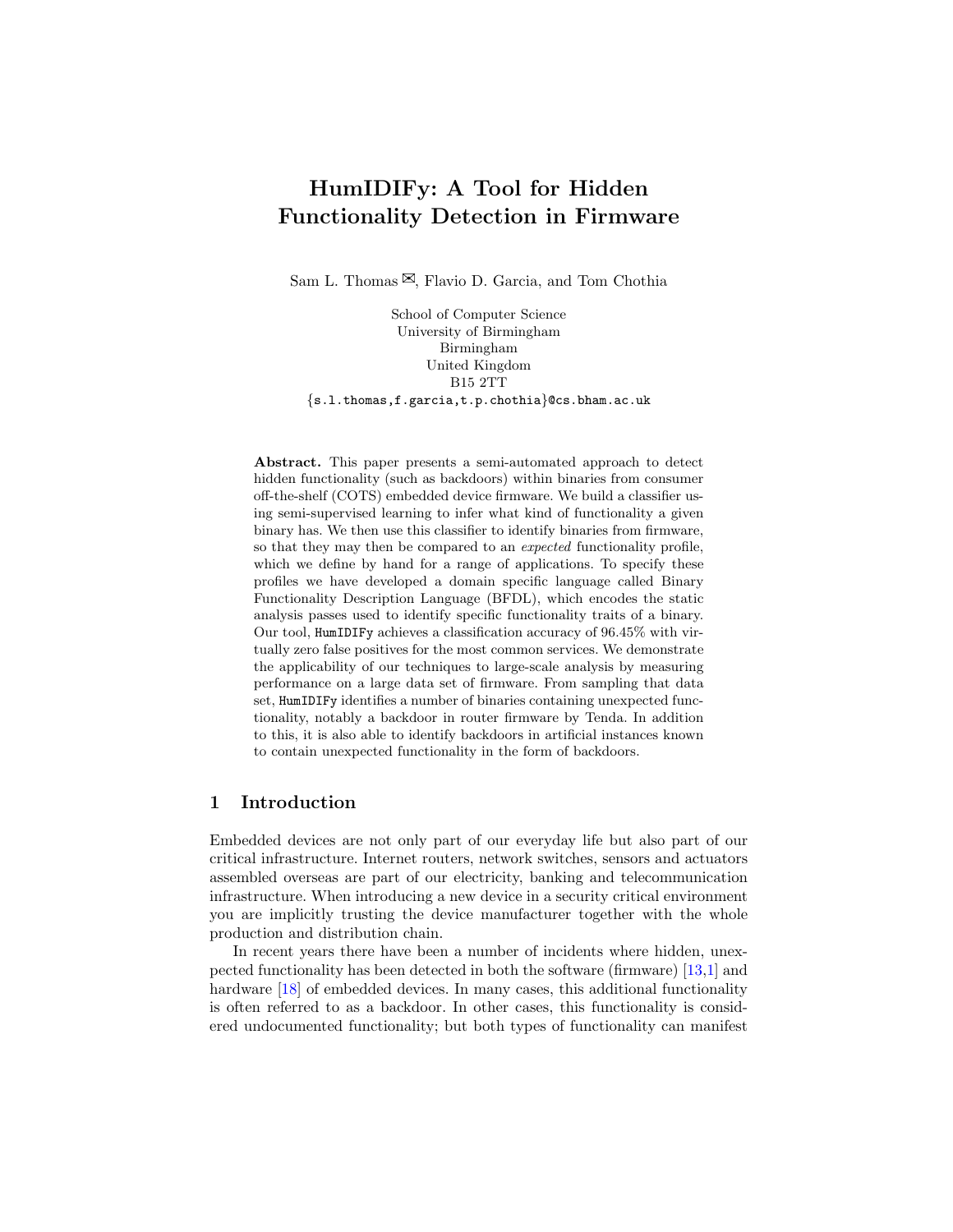as real-world threats. Additional functionality inserted into hardware is notoriously hard to detect, but requires a much more powerful adversary – such as a nation-state, or chip manufacturer. Conversely, inserting hidden functionality into binary software, while still difficult to detect is much easier for an adversary. The most common types of such functionality found in the real-world are authentication bypass vulnerabilities and additional, undocumented functionality added to common services that weaken a system's security – such as so-called debugging interfaces (arguably) left over from development. This work focuses on the detection of the latter threat class.

Many companies and governmental organisations need to 'manually' analyse the firmware used in devices which are to be deployed in security-critical locations. This is a tedious and time-consuming task which requires highly-skilled employees. When we say a piece of software contains unexpected functionality, or a backdoor we require context to make this statement. Certain behaviour found in one piece of software that is considered abnormal, might be considered standard functionality in another. The formalisation of this notion of expected functionality inevitably requires a degree of human intervention, but the thorough analysis of the whole firmware can, to a large extent, be automated. One big challenge in developing techniques to perform this automation is the huge diversity in the binaries themselves that arise from having different embedded architectures, operating system versions, compiler options and optimisation levels. Another challenge is the fact that a large portion of the firmware which is readily available online only consist of partial updates, containing just modified files and not a complete system image. A further challenge is the sheer quantity of firmware available. In this paper we aim to provide a useful tool to automate as much of the process of finding hidden/unexpected functionality as possible, that is able to handle different architectures and compiler optimisations and is lightweight enough to scale to analyse large amounts of firmware in reasonable time. The approach we propose is nessessarily semi-automated and requires a human analyst to confirm identified *abnormalities*; despite this, when compared to manual analysis alone, we find the overall time taken to analyse firmware is greatly reduced.

#### <span id="page-2-0"></span>1.1 Our contribution

This paper presents a novel approach to detect unexpected, hidden functionality within embedded device firmware by using a hybrid of machine learning and human knowledge. Our techniques support an expert analyst in a semi-automated fashion: automatically detecting where common binaries from Linux-based embedded device firmware deviate from their expected functionality. While the proof-of-concept tool supports only Linux-based firmware, the techniques we present can easily be generalised to support other systems. Concretely our tool, HumIDIFy implements the following components which are used to identify unexpected functionality:

– A classifier for common classes of binaries contained within COTS embedded device firmware images, that is resilient to the heterogeneity of device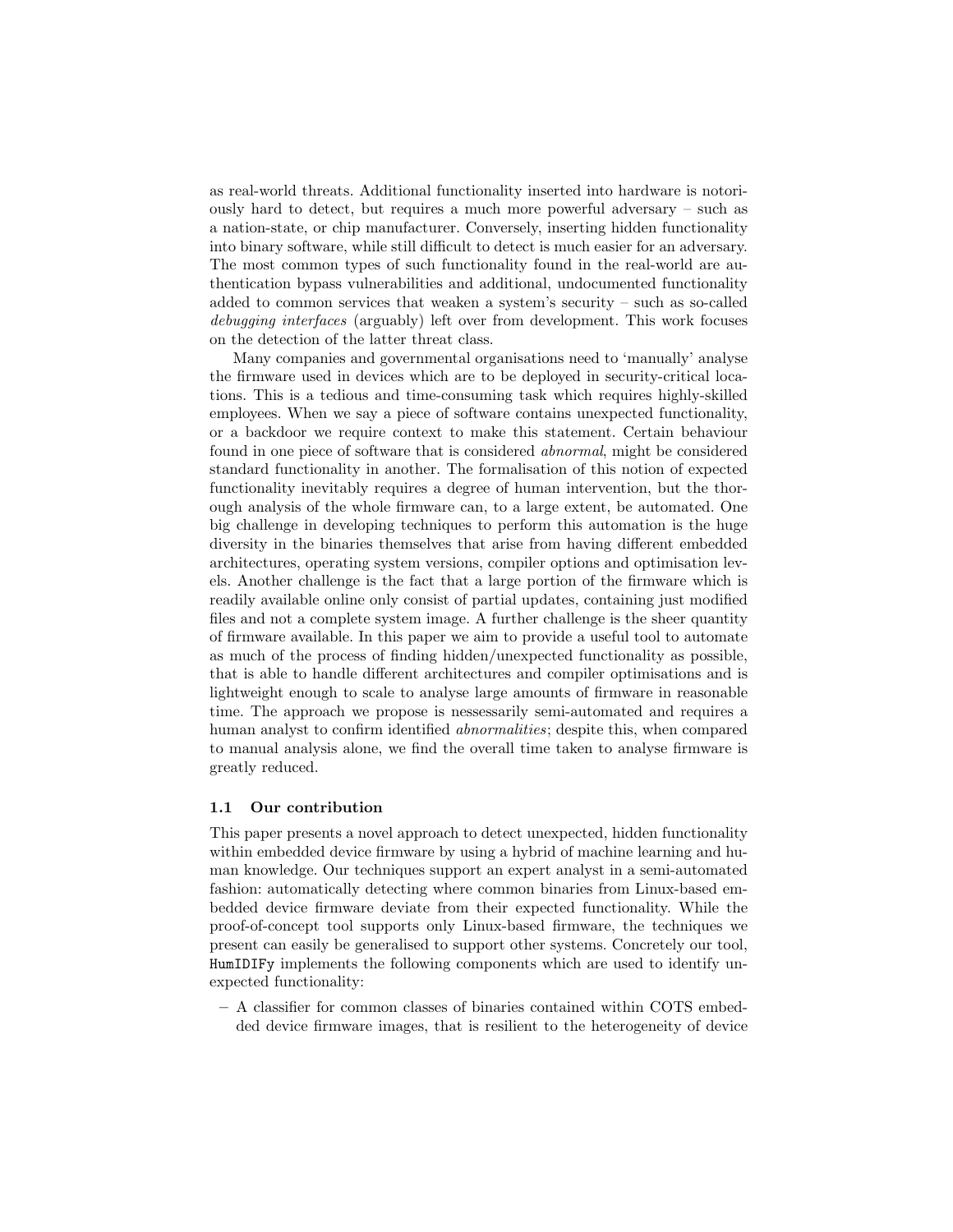architectures, including those binaries that contain unwanted data due to the current deficiencies in firmware extraction methods.

– A domain-specific language, BFDL and a corresponding evaluator for specification of so–called functionality profiles that encode expert human knowledge to aid with the identification of hidden/unexpected functionality in binaries.

HumIDIFy takes as input a firmware image, which it unpacks and runs each binary extracted through the (previously trained) classifier in order to infer what kind of well-known services it provides, e.g., FTP, HTTP, SSH, Telnet, etc. The classifier will assign to each binary file a functionality category label and a confidence value – representing the degree of certainty that the binary contains functionality associated with the assigned category.

The binary file is then subject to static analysis against the functionality profile corresponding to its assigned functionality category. This profile is defined by a human for each functionality category in our domain-specific language. In this way we provide enough flexibility for the tool to capture a wide range of abnormalities and allow it to be refined and adapted to the evolving threats.

We have collected a data set of 15,438 firmware images for COTS embedded devices from 30 different vendors. Of this dataset a total of 800 were selected uniformly at random to train a semi-supervised classifier. An additional 100 were selected to be a hold-out test set to evaluate the performance of the final classifier.

The classifier has been developed from extensive evaluation of a suite of 17 existing supervised learning algorithms alongside an adaptation of the semisupervised self-training [\[21\]](#page-22-2) algorithm which we show produces a classifier with significantly better performance than supervised learning alone.

In addition to real-world sample binaries, we evaluated the effectiveness of HumIDIFy on binaries we have embedded hidden functionality into. These were produced using the methodology proposed in [\[16\]](#page-22-3) and manifested as backdoors in both the mini httpd web server and the utelnetd Telnet daemon. In both cases HumIDIFy was able to accurately flag the binaries as containing hidden functionality – across both different architectures and differing compiler optimisation levels. Finally we used a further random sample of 50 firmware images which HumIDIFy was executed on resulting in detection of 9 binaries potentially containing hidden functionality one of which being a previously discovered back-door present within Tenda routers<sup>[1](#page-3-0)</sup>.

We intend to release  $\text{HumIDIFy}$  as an open source tool under the LGPL v2.1 licence.

#### 1.2 Expectations of Our Approach

Our approach does not claim to solve the problem of automating the identification of unexpected, hidden functionality within firmware, rather it lessens the effort of an analyst by automating as much of the process as possible.

<span id="page-3-0"></span><sup>1</sup> <http://www.devttys0.com/2013/10/from-china-with-love/>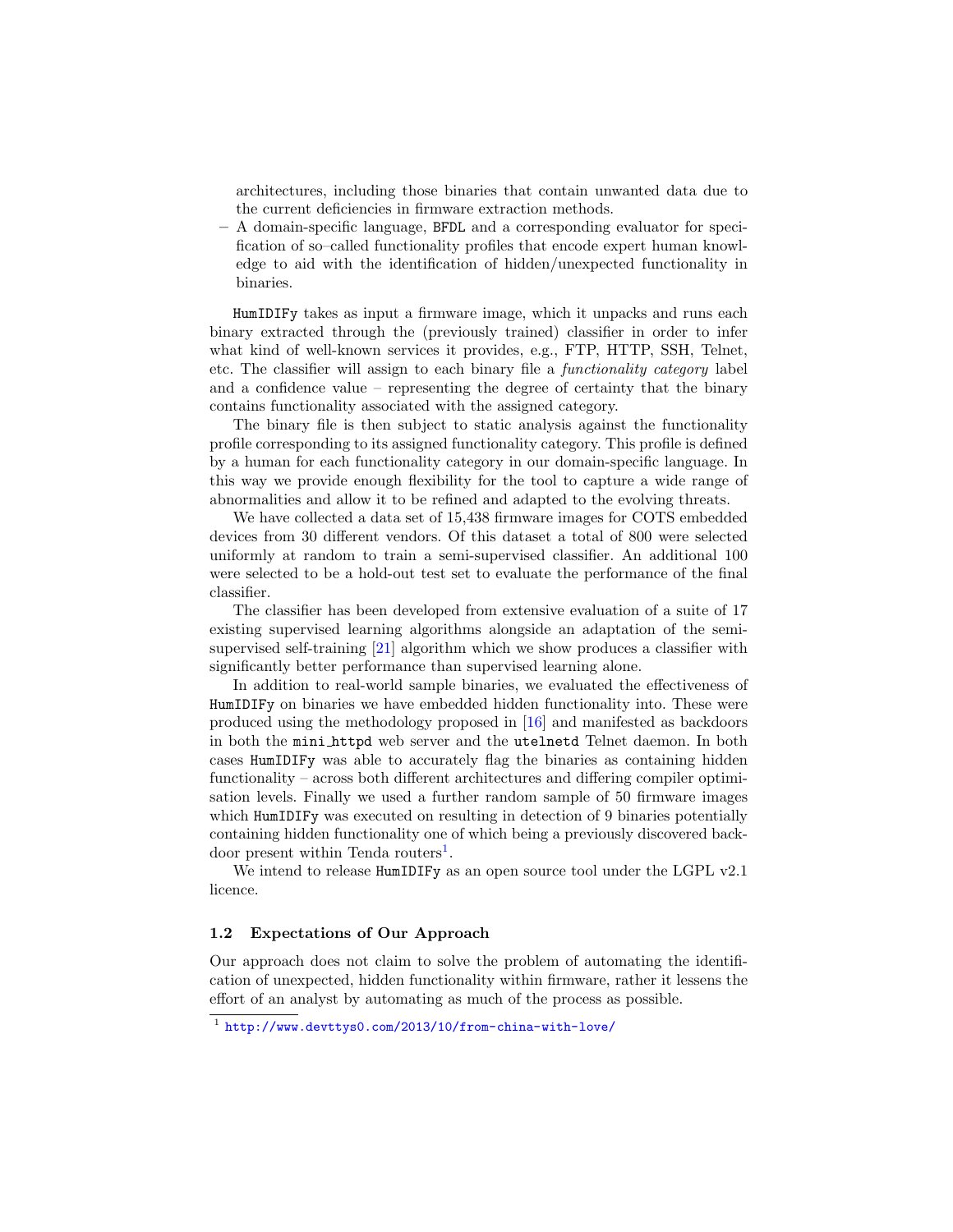Further, we do not claim to detect all kinds of hidden functionality such as authentication bypass vulnerabilities (like Firmalice [\[17\]](#page-22-4)), cryptographic backdoors, highly complex backdoors [\[19\]](#page-22-5) or functionality that is hidden due to obfuscation. From our analysis, complex and cryptographic backdoors on embedded devices are non-existent and thus, we conjecture are very rare.

We note that on many devices, the mere presence of a Telnet or SSH daemon should signify a real threat—a large portion of firmware does not contain firewall rules for protecting such services—many of which, are Internet-facing. In addition, we have found that on many devices, user accounts generally have weak passwords—some not even protected by cryptographic hashing and on almost all devices, the only user available has privileges equivalent to the root user on UNIX-like systems. Again, we do attempt to detect such threats with our approach.

A generic approach to detecting all kinds of hidden, potentially backdoor-like functionality is infeasible for any approach. Instead we focus on a class of threat that covers hidden, additional functionality that deviates from the expected functionality of a binary.

Finally, we do not evaluate the effectiveness of our approach in the case of an adversary introducing the hidden functionality; we address the problem of detecting if device vendor, deliberately or otherwise has inserted unexpected functionality into common firmware services.

#### 1.3 Related Work

Schuster and Holz [\[16\]](#page-22-3) propose a dynamic analysis technique based on delta debugging to identify regions within binaries which may contain backdoors. They illustrate this technique by introducing backdoors in popular software tools such as ProFTPD and OpenSSH and then apply their methodology to identify them. Zaddach et al. [\[20\]](#page-22-6) describe their framework, Avatar which allows for semiautomatic analysis of embedded device firmware. The framework is capable of performing complex dynamic analysis which is facilitated by insertion of a minimal debugger stub into the firmware itself and thus requires a live system; for this reason Avatar requires physical access to the device under analysis. Avatar relies on KLEE [\[4\]](#page-21-1), where execution is performed both on commodity hardware through emulation, symbolic execution and in a standard manner upon the device itself. FIE, a tool developed by Davidson, et. al. [\[8\]](#page-22-7) is also based upon KLEE and is designed to locate vulnerabilities in embedded microcontrollers by means of symbolic execution. FIRMADYNE [\[5\]](#page-21-2) is another framework proposed by Chen, et al., which like Avatar, allows for dynamic analysis via emulation of embedded device firmware. However, by restricting itself to Linux-based firmware mitigates the need for physical access to the device under analysis; as a result, a higher degree of automation is possible when compared to Avatar.

Costin et al. [\[6\]](#page-22-8) presented the first large-scale simple static analysis of embedded device firmware whereby they studied 32, 000 firmware images. Their analysis technique is based upon a variant of fuzzy hashing and what essentially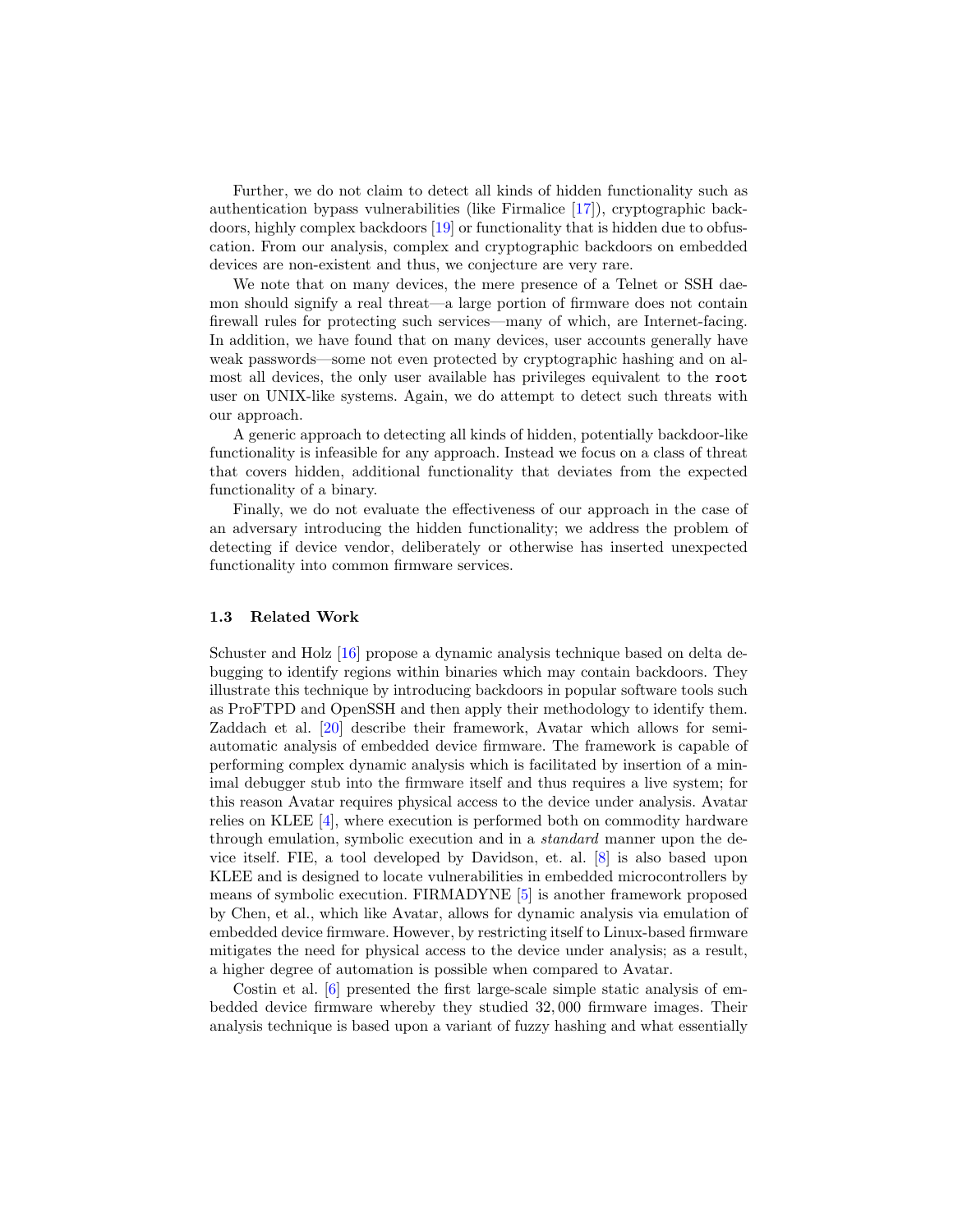amounts to pattern matching. These techniques are ineffective in identifying binary similarities when modifications are more widespread, for example, different compiler optimisation levels. Shoshitaishvili et al. [\[17\]](#page-22-4) present Firmalice, which focuses on the identification of firmware authentication bypass backdoors—in contrast to the potential backdoors identified by the system presented in this paper—which focuses on backdoors that manifest as hidden functionality. We also note that our tool HumIDIFy is better suited to larger scale analysis due to the inherent complexity of identifying authentication bypass backdoors.

Pewny, et al. [\[14\]](#page-22-9) propose a method to identify bugs and vulnerabilities over multiple CPU architectures. They apply their technique to firmware from various vendors. Similarly, Eschweiler, et al. [\[9\]](#page-22-10) also devise a method of cross-architecture discovery of known bugs within binaries, and [\[6,](#page-22-8)[7\]](#page-22-11) provide details of a largescale analysis of consumer embedded device firmware, however restricts itself specifically to the identification of web-frontend vulnerabilities.

#### 2 Overview of HumIDIFy

<span id="page-5-0"></span>

Fig. 1: HumIDIFy system architecture

Fig. [1](#page-5-0) provides an overview of our system architecture. Our system takes as input a firmware image as obtained directly from a device vendor or a compressed file system extracted from a device, then: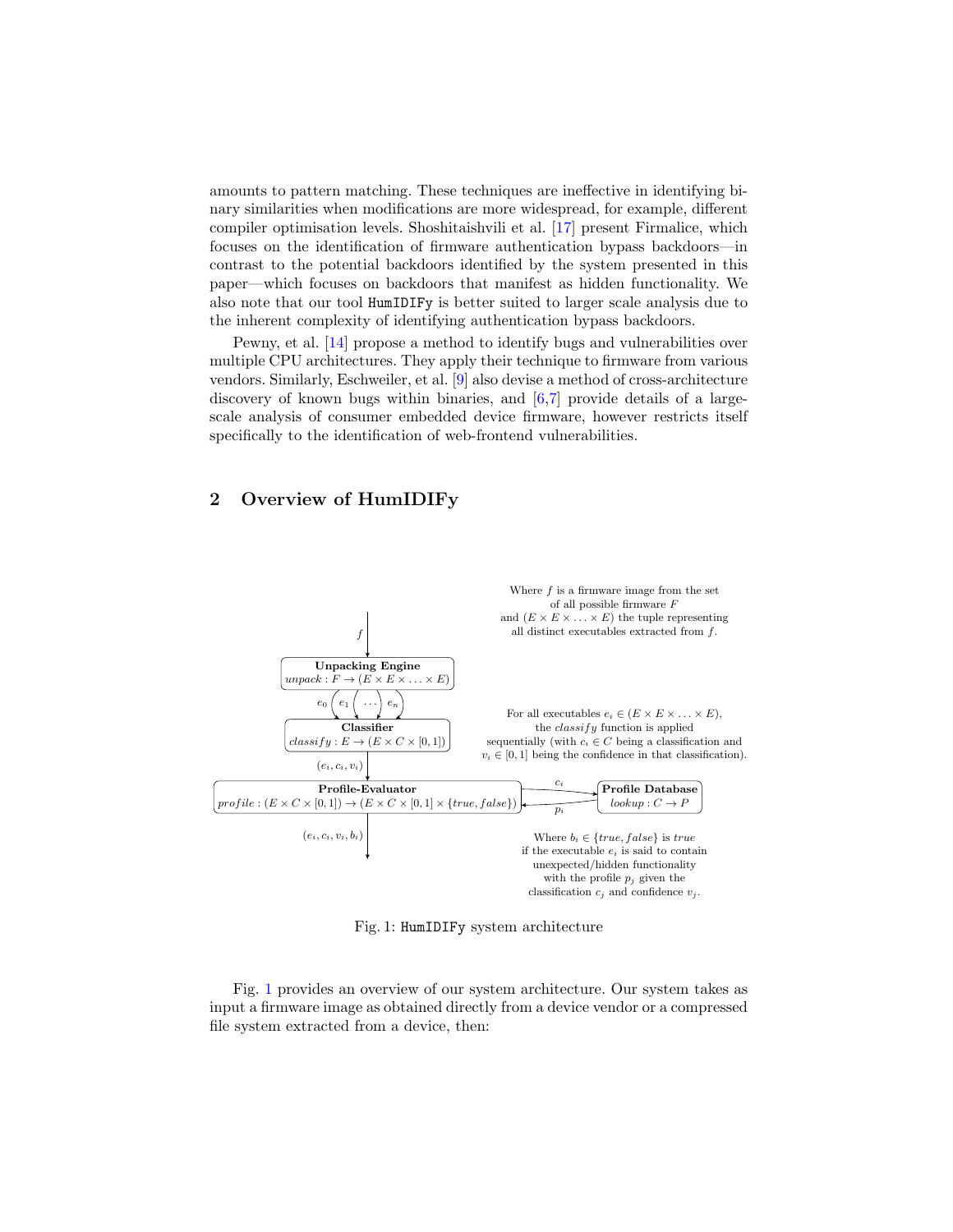- 1. We use our unification of unpacking tools  $(BinWalk<sup>2</sup>, Firmware Mod Kit<sup>3</sup>)$  $(BinWalk<sup>2</sup>, Firmware Mod Kit<sup>3</sup>)$  $(BinWalk<sup>2</sup>, Firmware Mod Kit<sup>3</sup>)$  $(BinWalk<sup>2</sup>, Firmware Mod Kit<sup>3</sup>)$  $(BinWalk<sup>2</sup>, Firmware Mod Kit<sup>3</sup>)$ and Binary Analysis Toolkit<sup>[4](#page-6-2)</sup>) with the improvements detailed in Section [3.5.](#page-12-0) This process yields a file-system which we scan for ELF binaries; these binaries are used as input to both the classifier and the profile evaluator.
- 2. The classifier takes as input a binary executable and outputs a corresponding category label and confidence value. The set of categories match one-to-one with possible functionality profiles of the profile evaluator and represent general functionality classes such as web-server or secure-shell daemon. The executable, label and confidence value are used as input to the profile evaluator.
- 3. The profile evaluator first locates the appropriate profile description for the input category from the profile database. It then performs static analysis passes upon the input binary dependent on the given profile. If hidden/unexpected functionality is detected, it is reported along with the confidence in the assigned label to the analyst.

The output of HumIDIFy for a firmware image is a list of binaries that contain potential hidden/unexpected functionality along with the assigned classification label and the classifier's confidence in that assigned label.

#### 3 Classification of Binaries

#### 3.1 Data set Composition

In order to train and evaluate the classifier, a set of binaries taken from firmware is required. To obtain these binaries, we built custom HTTP and FTP crawlers to download firmware from 30 different vendors. This firmware was then processed by our unpacking engine—which acts as a unification layer over the previously described unpacking tools. Firmware which could not be unpacked due to tool failure, or exceeded a reasonable threshold of time taken to unpack was discarded. In total our data set consisted of 15,438 firmware images, of those 7,590 could successfully be unpacked; giving us a total of 2,451,532 binaries.

#### 3.2 Scope and Device Functionality

Through the manual analysis of samples of our data set we observe that in general, the firmware obtained (although targeted at performing a number of domain-specific functions) tends to adhere to a common structure: device configuration is usually performed via a web-interface and firmware upgrades are integrated into this same interface. Other common services present include fileservers, Telnet and SSH daemons.

A major problem in the analysis of binaries within embedded device firmware is the heterogeneousness of the architectures they are compiled for. Unlike more

<span id="page-6-0"></span><sup>2</sup> <https://github.com/devttys0/binwalk>

<span id="page-6-1"></span><sup>3</sup> <https://code.google.com/p/firmware-mod-kit/>

<span id="page-6-2"></span><sup>4</sup> <http://www.binaryanalysis.org/en/home>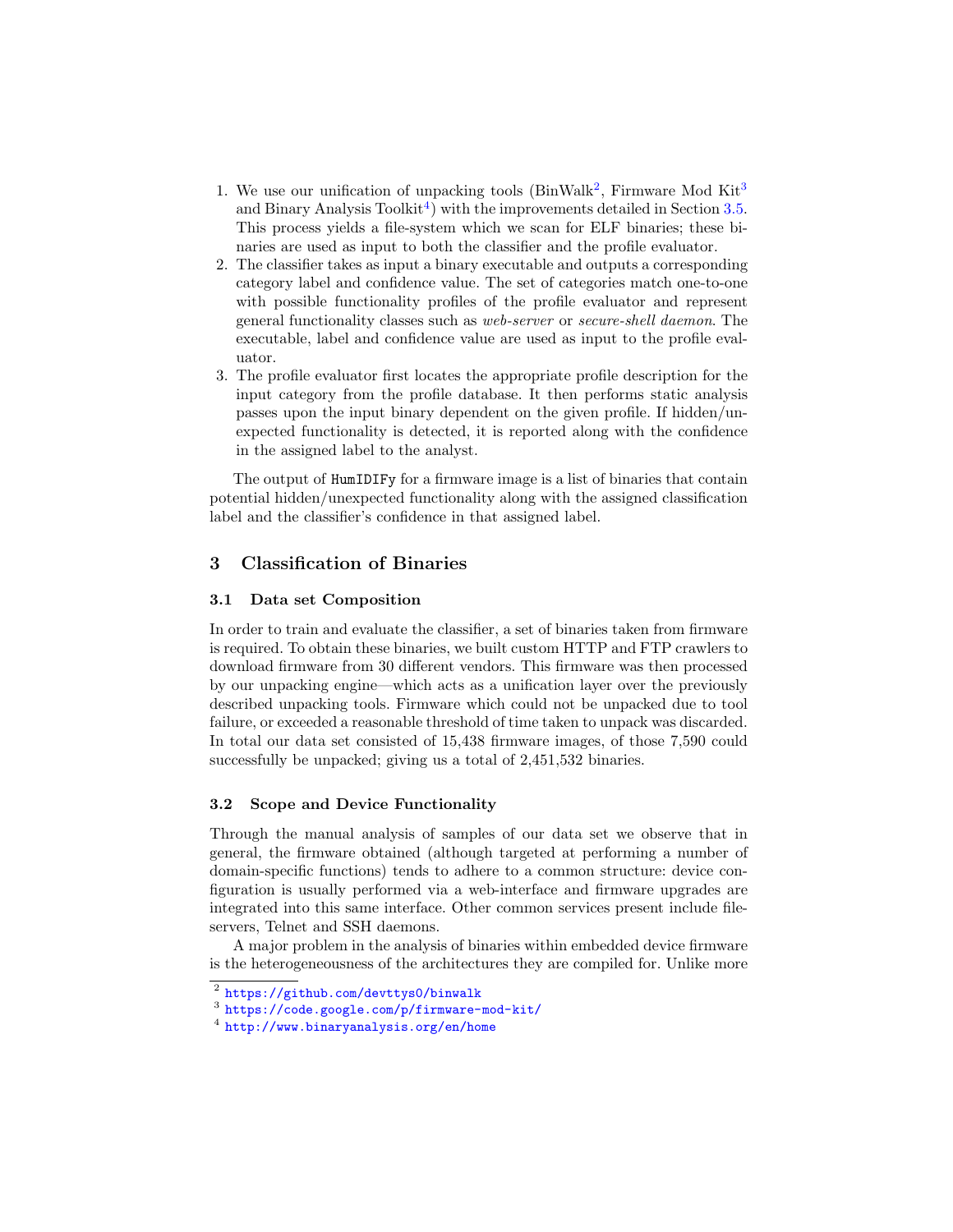traditional malware analysis, where the predominant architectures are x86 and x86-64 which have been studied extensively in the literature, embedded devices are deployed on more esoteric architectures such as ARM, MIPS and PowerPC. Further, the predominant deployment Operating Systems are variants of Linux so, the possibility to utilise existing tooling across such platforms is significantly hampered. Our implementation targets the predominant architectures: ARM and MIPS and restricts itself to Linux-based firmware. Although these choices may appear as limitations in our approach, we observe that the vast majority of firmware falls within these boundaries, as highlighted in [\[6\]](#page-22-8).

#### 3.3 Choice of classification domain

A naïve approach would be to classify binaries based on their filename: for example, FTP daemons might be called ftpd, vsftpd, etc.. However, a significant amount of the firmware we examined does not unpack cleanly, that is we could extract files, but not the filenames. Additionally, for firmware that did unpack cleanly we saw a range of names for the same service. For example, we saw web servers called webs, httpd, mini httpd, goahead and web server. Having attempted to use just filenames initially, we found the classifer constructed overfit the data set with bias towards detecting services from particular vendors.

We considered two approaches to classifier construction: supervised learning and semi-supervised learning. Supervised learning demands a subset of the input data set be labelled, and a reasonable number of examples collected for each such label. Thus, the labels chosen for classification do not cover all possible binary types found within firmware. From a manual analysis of 100 firmware images we create an initial data set with 24 labels. This process yields an inital set of 419 unique binaries to train from; cryptographic hashing is used to ensure the uniqueness of the binaries. A number of labels we construct are meta-labels in that they encode a particular functionality: one such label is web-server which itself covers a number of distinct example binaries within our data set: from very simple servers such as uhttpd to more complex such as lighttpd; the reasoning for this is that we wish to construct a classifier that is robust to different, not seen before examples of labels. While we acknowledge our initial training set is relatively small in proportion to the overall number of firmware images collected, manual analysis of binaries is very time consuming for a human analyst and one of the problems we attempt to address with this work.

An alternative to the techniques proposed in this paper would be to follow the example of others (such as [\[15\]](#page-22-12)) who use supervised learning to classify binaries as anomalous. While this approach is applicable for binaries on commodity systems due to exsitence of large, balanced data sets of malicious binaries; such large data sets do not exist for binaries found on embedded systems. Further, supervised learning requires roughly equal sized input sets for each label; in the case of binaries for embedded device firmware this is also not possible to construct due to the relatively small number of binaries known to contain hidden functionality or backdoors on such systems.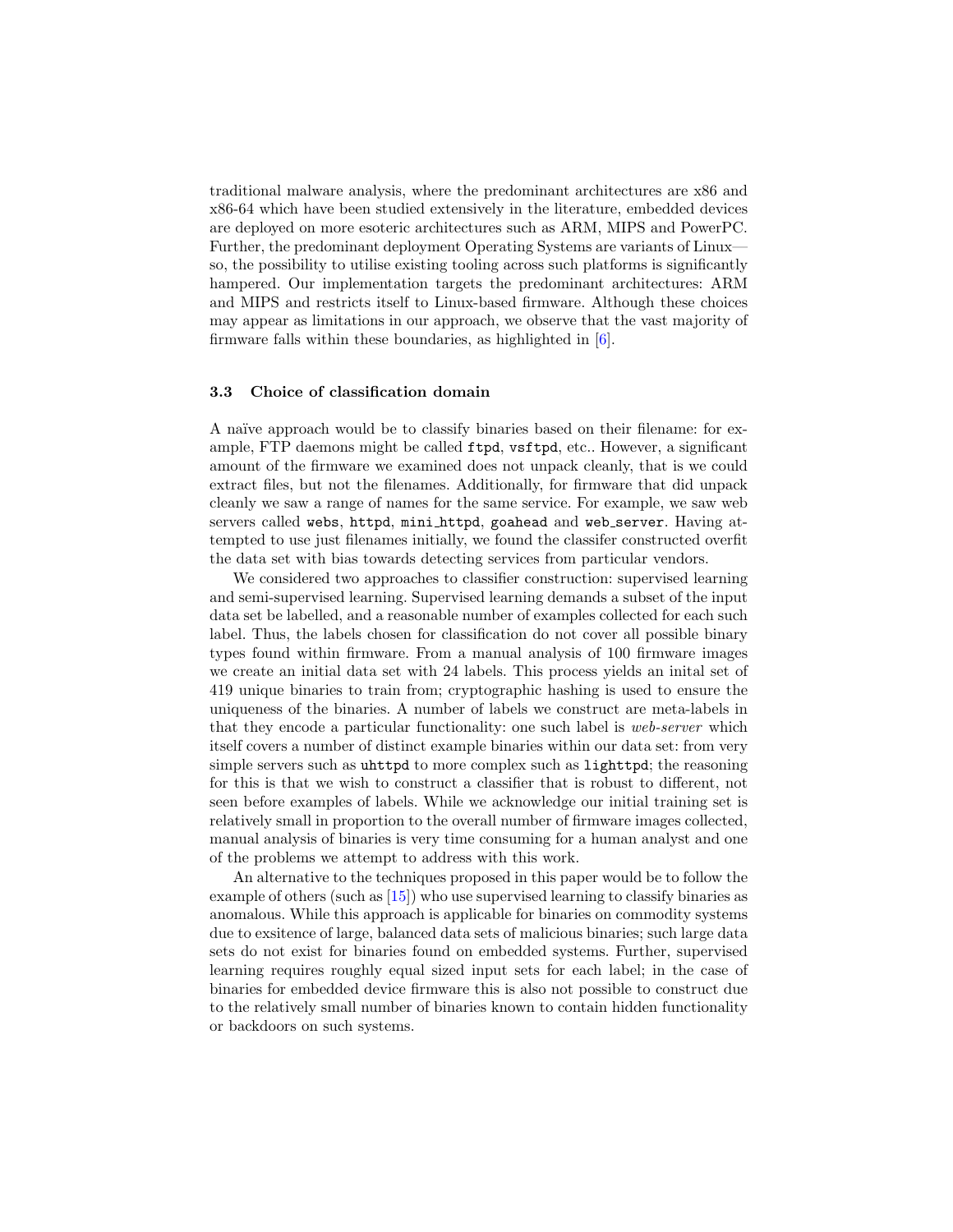Our approach overcomes the issues with supervised learning by employing semi-supervised learning to classify binaries based on general classes—using machine learning as a filter to aid in more precise, targeted static analysis—which can be used to detect anomalous binaries irrespective of the inital number of anomalous binaries known.

We use IDA Pro<sup>[5](#page-8-0)</sup> to manually analyse the binaries used to construct the initial data set. Those binaries analysed are used to derive set of labels. The set of labels corresponds to those services that are prevalent amongst our initial data set.

#### 3.4 Attribute selection

To perform both attribute selection and construction of the classifier, we utilise the open-source machine learning toolkit WEKA [\[11\]](#page-22-13).

Since our technique aims to extend to multiple architectures, we restrict the possible attributes to those that are homogeneous among binaries across different architectures. These consist of high-level meta-information: strings and the contents of function import and export tables, these are obtained using IDAPython. Our technique demonstrates that this meta-information is sufficient to derive a classifier capable of inferring the general class of an arbitrary binary taken from a firmware image with high precision.

Although the number of possible attribute types that are considered for constructing the classifier is small, the number of distinct values associated with each class of attributes is impractically large. To overcome this, we apply feature selection methods to remove needless, non-discriminating attributes that do not characterise a general category.

We use two passes of attribute filtering. The first pass filters attributes based on their association with a given class. For each binary of a given class, if an attribute is to be included in the set of all possible attributes, it must be present in a relatively high proportion of examples of that given class. For example, for web servers, the string  $GET / HTTP/1.1$  is included in a large proportion of examples whereas, in those same binaries there exist unique compiler strings which are irrelevent. Thus we define a threshold delta to filter the initial features: this delta is selected based upon constructing a supervised classifier using the BayesNet classifier (chosen arbitrarily and kept consistent for uniform results) and seeing which delta produces the best performing classifier when evaluating using 10-fold cross validation. Concretely the selected delta that performed best (in respect to maximising the precision of the classifier) was 0.6 when used as input to the second stage of attribute selection. Fig. [2](#page-9-0) details the quantities of remaining features for each evaluated value for the delta.

The second pass utilises a standard feature selection algorithm found in WEKA. From evaluation of all algorithms available, we found CfsSubsetEval combined with the BestFirst ranker using default parameters performed best. Fig. [3](#page-9-0) outlines the results of this evaluation; the overall evaluation was performed

<span id="page-8-0"></span><sup>5</sup> <https://www.hex-rays.com/products/ida/>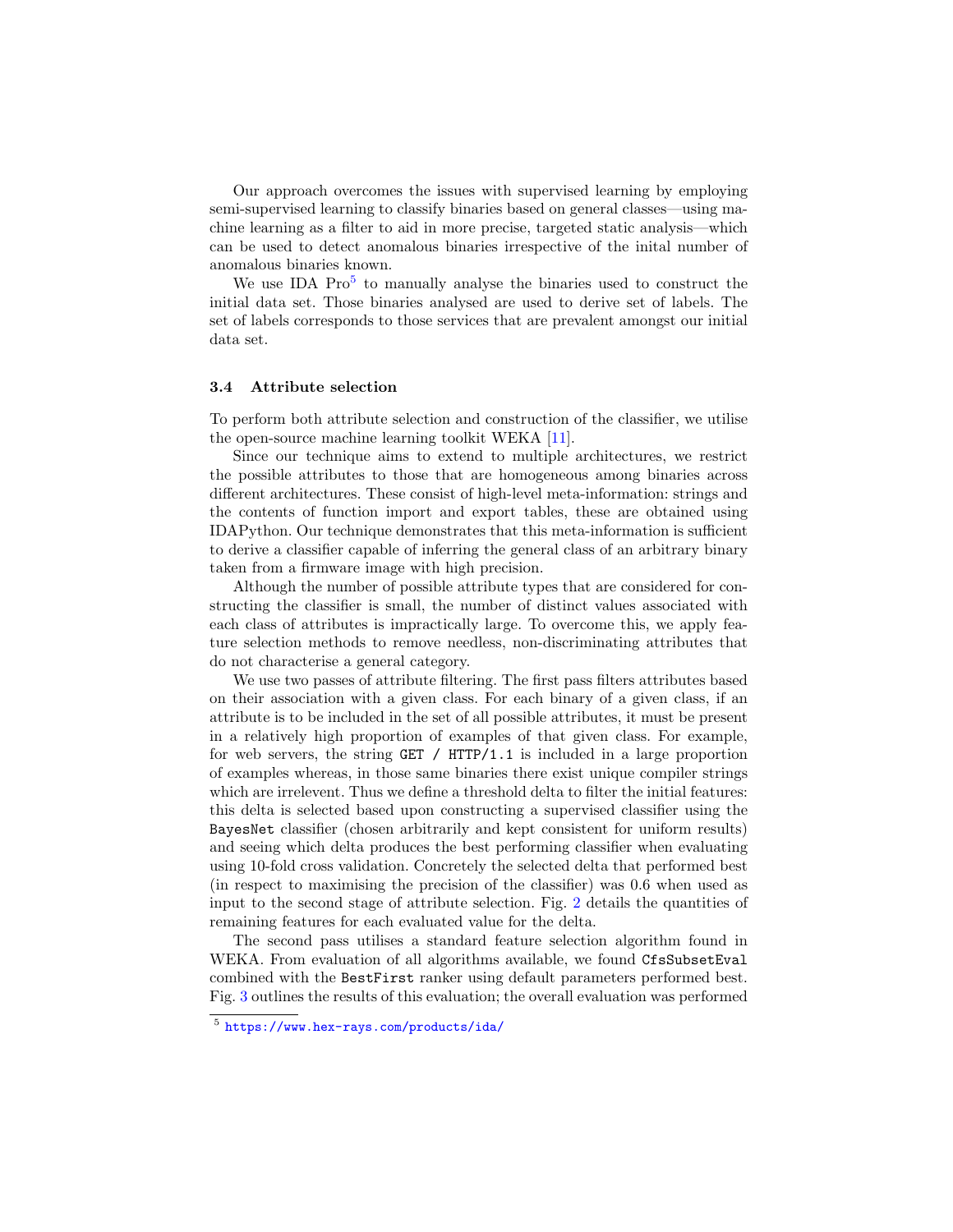with data sets produced using thresholds from 0 to 0.7 from the first stage of processing and utilisation combined with attribute selection algorithms. In the interest of space, we omit the results of evaluation of all but CfsSubsetEval; the remaining algorithms used (CorrelationAttributeEval, GainRatioAttributeEval, InfoGainAttributeEval, OneRAttributeEval, ReliefAttributeEval, SymmetricUncertAttributeEval all used with Ranker) resulted in classifiers that perfomed considerably worse than those trained following use of CfsSubsetEval and BestFirst ranking. We also note that we did not evaluate the performance of those processed data sets from the first stage of attribute selection due to the absence of API features.

<span id="page-9-0"></span>

|     |      | Threshold API count String count |
|-----|------|----------------------------------|
| 0.0 | 2391 | 38040                            |
| 0.1 | 1688 | 14328                            |
| 0.2 | 1513 | 11074                            |
| 0.3 | 1209 | 8522                             |
| 0.4 | 442  | 5624                             |
| 0.5 | 442  | 4843                             |
| 0.6 | 231  | 3001                             |
| 0.7 | 14   | 2020                             |
| 0.8 | 0    | 1920                             |
| 0.9 | 0    | 1830                             |
| 1.0 |      | 1790                             |

|     | Threshold Correct (%) |
|-----|-----------------------|
| 0.1 | 87.8788               |
| 0.2 | 87.8788               |
| 0.3 | 87.8788               |
| 0.4 | 87.8788               |
| 0.5 | 85.4545               |
| 0.6 | 88.4848               |
| 0.7 | 85.4545               |

Fig. 3: Second stage attribute filtering with CfsSubsetEval

Fig. 2: First stage attribute filtering

The CfsSubsetEval algorithm outlined in [\[12\]](#page-22-14) evaluates the merit of subsets of features by correlating the predictive nature of individual features with respect to the relative redundancy amongst the subset. Those subsets that are highly correlated with a given class whilst maintaining a low degree of intercorrelation are considered the most useful. The BestFirst ranking algorithm searches the subsets of features by hill climbing; that is, starting from an inital solution attempts to find a better solution incrementally by changing a single element upon each iteration until a fix point is reached. For BestFirst, hill climbing is performed in a greedy manner with backtracking.

Our feature, or attribute vectors as input to the classification algorithm consist of nominal attributes representing if a given API name or string is present in the binary being represented. That is, for each attribute  $a_i$  within the feature vector:  $a_i \in \{0,1\}$  with 1 representing inclusion and 0 the converse. As a specific example, suppose the API names: socket, bind and puts are selected as attributes and a given training instance is given the label web-server, importing only the first two API names, we would represent its corresponding feature vector as:  $\langle 1, 1, 0, \text{web-server} \rangle$ .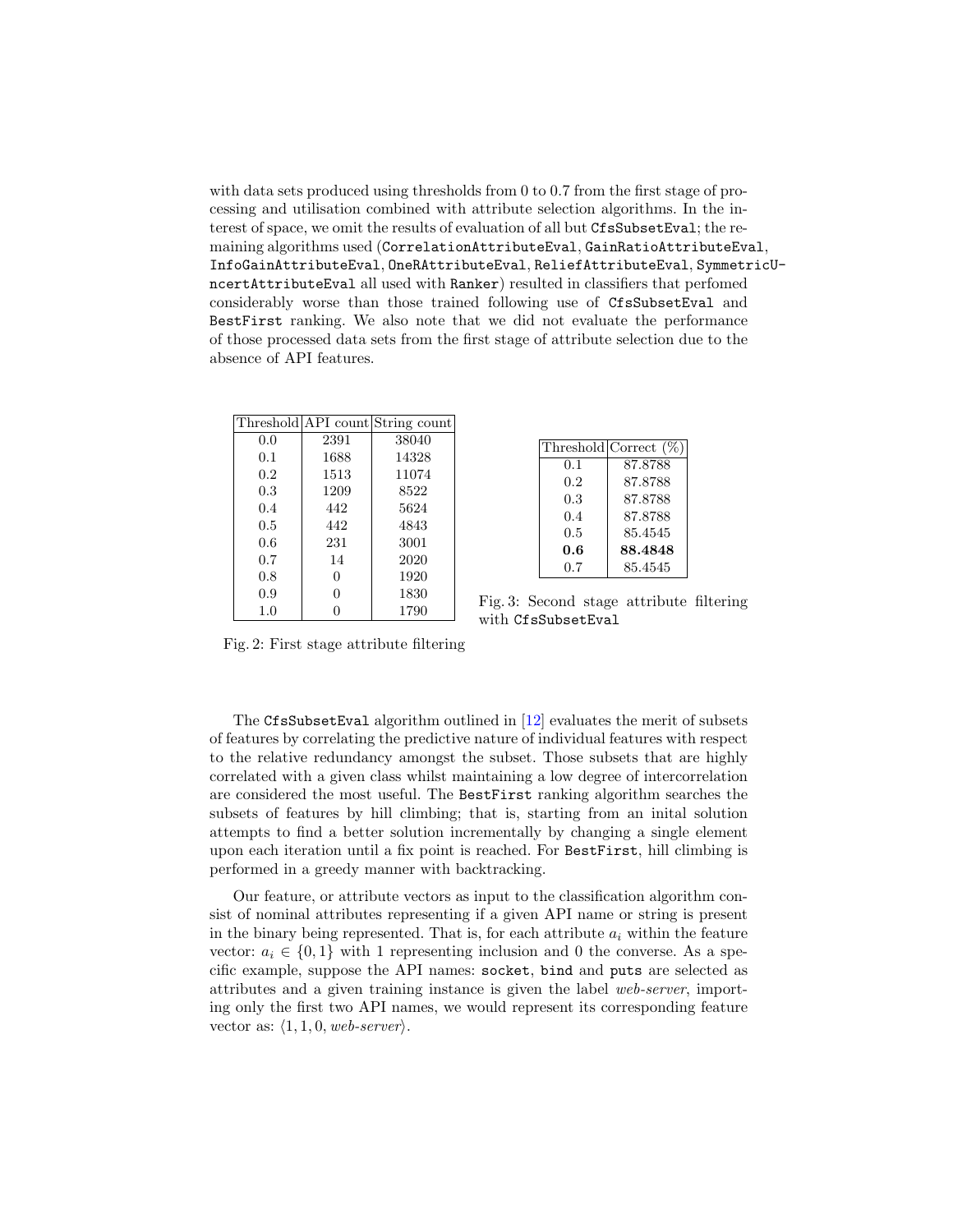#### <span id="page-10-1"></span>3.5 Construction of the classifier

Prior to classifier construction, we evaluated an extensive set of supervised learning algorithms on the initally labelled set following processing from attribute selection. We attempt to maximise the precision of the classifier in assigning labels: maximising the number of correctly classified instances and minimising the number of incorrectly classified instances, whilst attempting to minimise the time taken to train the classifier. We note that minimisation of the traning time for semi-supervised learning is particularly important: training is an iterative process with each iteration processing more input data. Concretely, we trained each classifier upon the same labelled data set, and evaluated using 10-fold crossvalidation; Fig. [4](#page-10-0) details the results.

<span id="page-10-0"></span>

| Classifier         | Correct $(\%$ | $\vert$ Time (s) | Classifier                  | Correct $(\%)$ Time (s) |      |
|--------------------|---------------|------------------|-----------------------------|-------------------------|------|
| BayesNet $[10]$    | 88.4848       | 0.00             | ZeroR                       | 10.9091                 | 0.00 |
| NaiveBayes         | 79.3939       | 0.01             | DecisionStump               | 20.6061                 | 0.00 |
| IBk                | 84.2424       | 0.00             | HoeffdingTree               | 79.3939                 | 0.00 |
| KStar              | 84.2424       | 0.00             | J48                         | 76.9697                 | 0.00 |
| <b>LWL</b>         | 51.5152       | 0.00             | <b>LMT</b>                  | 85.4545                 | 0.90 |
| DecisionTable JRip | 66.6667       | 0.08             | RandomForest <sup>[2]</sup> | 88.4848                 | 0.11 |
| OneR               | 21.2121       | 0.00             | RandomTree                  | 78.7879                 | 0.00 |
| PART               | 77.5758       | 0.04             | REPTree                     | 64.8485                 | 0.03 |

Fig. 4: Supervised learning algorithm evaluation

Amongst the possible choices for classification algorithm, the two best performing in terms of optimising the number of correctly/incorrectly classified instances were BayesNet and RandomForest. Of those, the time taken to train the BayesNet classifier was less than that using RandomForest: 0.00s compared to 0.11s.

From the inital classifier, we used binaries from a further 700 firmware images as input to construct the final classifier; all of which were previously unlabelled. Final evaluation of the classifier was performed on an additional set of labelled binaries from 100 firmware images. We adapted the self-training algorithm as outlined in [\[21\]](#page-22-2) using the BayesNet classifier as the supervised learning algorithm and a threshold bound on the iteration. We detail that algorithm in Algorithm [1.](#page-11-0) The number of iterations required to reach our chosen threshold bound of 0.05 was 8 iterations; that is between the  $7<sup>th</sup>$  and  $8<sup>th</sup>$  iterations the percentage difference was less than 0.05% we count the inital supervised learning step as the first iteration. We use a value of 0.9 as the required confidence bound to move a given binary from the set of unclassified data to the set of classified data; a value less than 1.0 is required in order to avoid over-fitting the training data. A value of 1.0. would produce a classifier that after being trained over multiple iterations would learn to only correctly classify instances that were of high similarity to those used to initially train the supervised classifier. After running the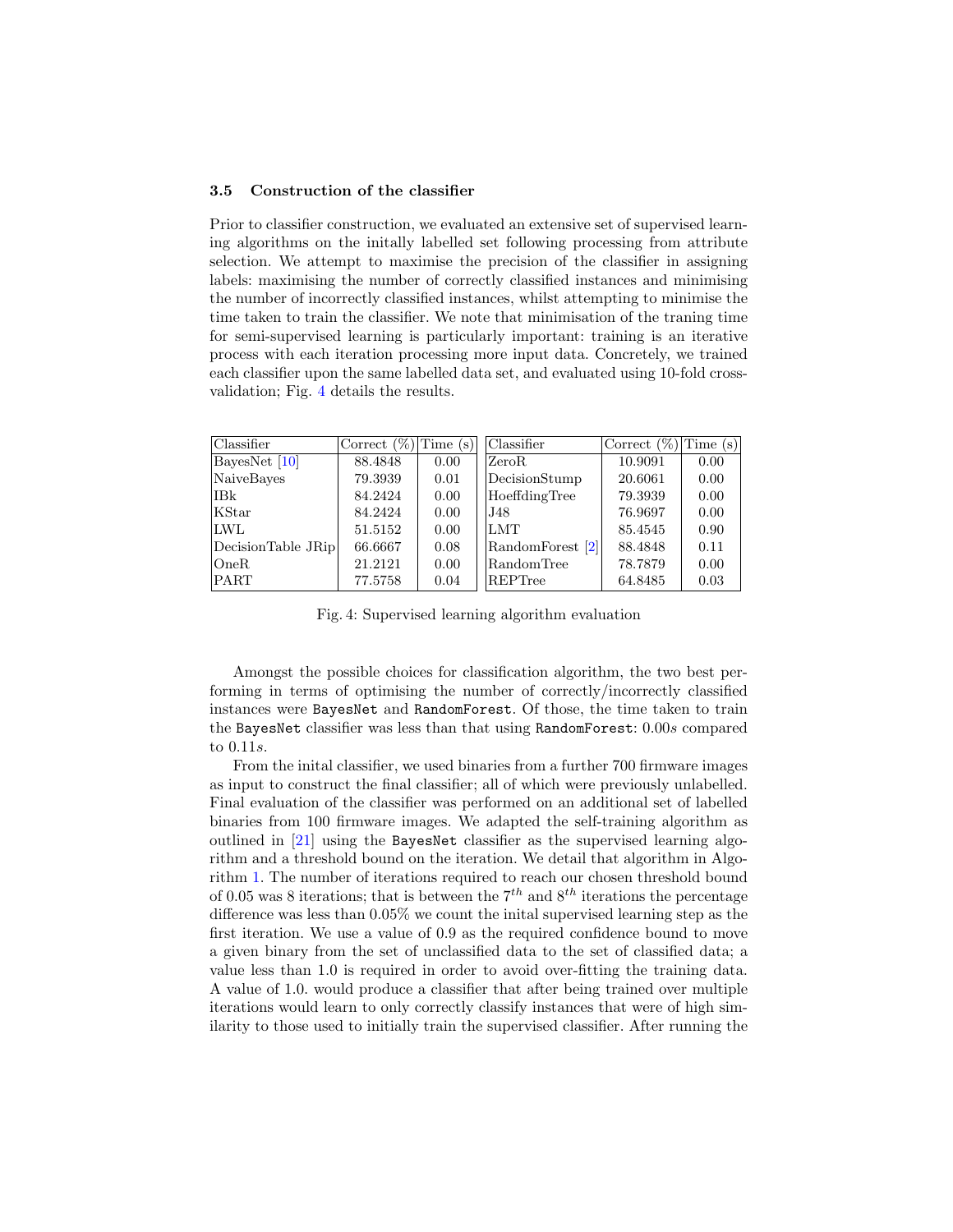first stage of semi-supervised learning on a range of values we found 0.9 to be the most suitable—lower values in fact produced classifiers that performed worse when using 10-fold cross-validation. Fig. [5](#page-11-1) details the monotonic nature of the number of correctly classified instances at each iteration of training. The final classifier acheived a correct classification rate of 99.3691% when evaluated using 10-fold cross-validation. Evaluation on a completely unseen hold-out test set of labelled binaries resulted in the correctly classified rate dropping marginally to 96.4523%. The resulting drop in performance is observed due to a number of instances being mislabelled; of those instances mislabelled the maximum confidence the classifier supplied in the label it assigned was 0.65 which resulted in a binary manually labelled as a dhcp-daemon being incorrectly classified as a upnp-daemon.

<span id="page-11-0"></span>Algorithm 1 Bounded self-training

function BOUNDEDSELFTRAINING(labelledData, unlabelledData, v, bound) L ← labelledData, U ← unlabelledData,  $k \leftarrow 0$ loop train f from L using supervised learning  $(k', L', U') \leftarrow$  apply f to unlabelled instances in U where  $u \in U'$  if CONFI-DENCE $(f(u)) \geq v$ if  $U = U' \vee k' - k \le$  bound then return f end if  $k \leftarrow k'$ ,  $L \leftarrow L'$ ,  $U \leftarrow U'$ end loop end function

<span id="page-11-1"></span>

| Iteration                                                                      |  |  |  |  |
|--------------------------------------------------------------------------------|--|--|--|--|
| Correct $(\%)$ 88.4848 95.4819 97.0760 97.9021 98.5462 99.2366 99.3256 99.3691 |  |  |  |  |

Fig. 5: Semi-supervised iterations

Avoiding over-fitting As with any use of machine learning, over-fitting can become a problem when the classifier becomes biased to the data presented to it during the training phase, and thus, the chance of introducing such a bias needs to be minimised in order to produce a useful classifier. In the case of identifying classes of binaries, we identify two sources of bias. The first, is that by only using firmware from a small subset of vendors, which generally use the same web servers, Telnet daemons, and so on, on their devices our classifier shall be biased towards identifying a limited number of binaries from each class. Further, by using only particular types of firmware, for example for routers or IP cameras, the aforementioned problem manifests in that the types of service present in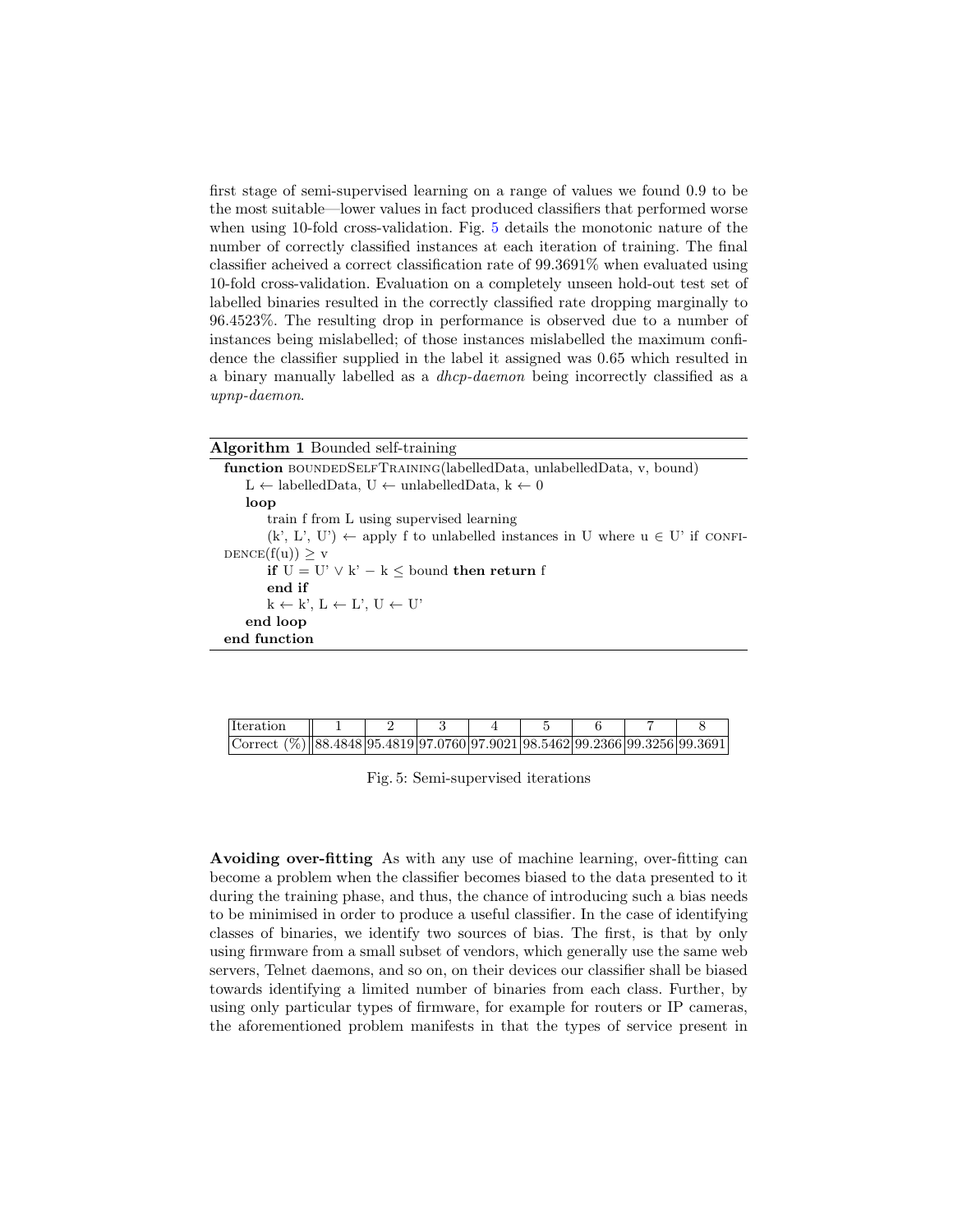such firmware would be non-representative of those found if all possible types of firmware was considered. Thus, in training our classifier we ensure that our data set is representative of the overall state of COTS embedded device firmware in terms of vendor and device type selection. We do this by random sampling of the firmware data set. Additionally, our data set includes firmware from some 30 device vendors and includes firmware from all embedded devices they produce, thus has sufficient representation.

Overcoming limitations in the classification method A limitation in the classification method selected is the fact that a label must be assigned to every input instance; thus, if a binary that contains functionality never seen before is presented to the classifier, rather than returning an unknown classification label, it must assign a known label. We overcome this deficiency by using the confidence value in the results returned by our system. Namely, an analyst is able to see those binaries classified as a given label with low confidence not matching their functionality profiles are less likely to contain unexpected functionality and require further manual analysis. Conversely those labelled with high confidence not matching their expected functionality profiles are likely to contain additional functionality.

<span id="page-12-0"></span>Overcoming limitations in data collection Our system can handle binaries that are carved from raw binary files—which do not have an assigned file name. We observe that BinWalk fails to correctly extract binaries in cases such as that shown in Fig. [6.](#page-12-1)

<span id="page-12-1"></span>

Fig. 6: ELF binary carving

BinWalk operates by identifying contiguous files by locating so-called "magic numbers". Unfortunately if it happens that an ELF binary is followed by a chunk of data that does not contain a "magic number" that data is appended to the binary. Thus, when we extract strings from the binary additional strings found within the appended data can potentially corrupt the classification result. We overcome this by parsing the ELF file header and calculating the correct file size: if the calculated size is smaller than the extracted binary we remove the additional data.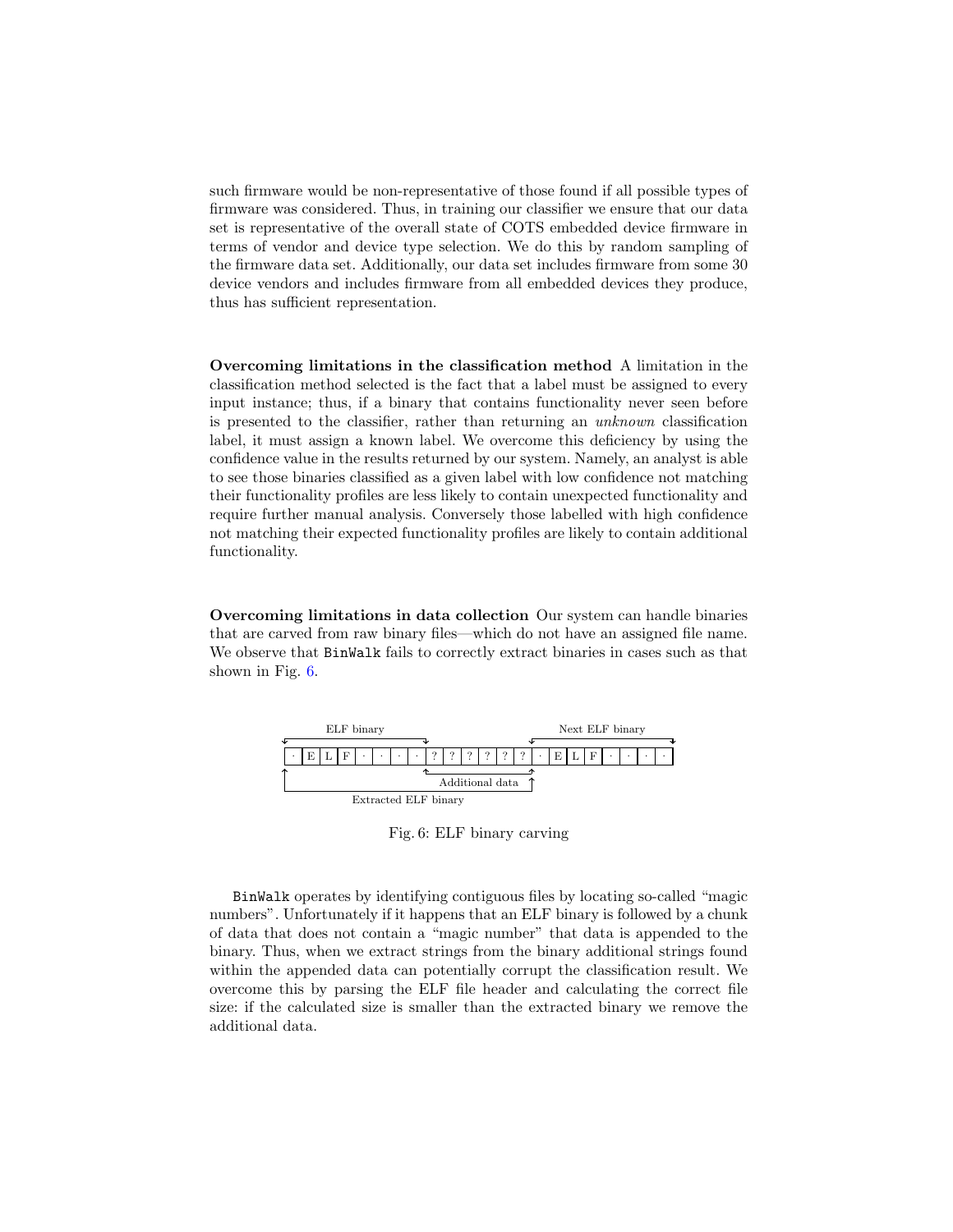#### 4 Hidden and Unexpected Functionality Detection

The result of the classification method we described in the last section is a tuple,  $(e_i, c_i, v_i)$ , where  $e_i$  is the binary itself from the firmware image,  $c_i$  is an identifier representing the label assigned by the classifier and  $v_i$  represents the confidence of the classifier in the assigned label. We have built functionality profiles  $p_i$  for all classification labels, these are obtained via a lookup into a profile database P. Generation of these profiles has been performed manually. Adding additional binary classes to the system assumes a knowledgeable analyst capable of describing the expected functionality of that binary class. Hence when a binary being analysed does not conform to the expected functionality profile, potential unexpected functionality has been detected. As a concrete example, suppose a given binary has been classified as a *web-server*, then an analyst might expect that is a TCP-only service—something classified as a web-server additionally performing UDP networking should then (in this case) be considered as unexpected and further analysed to ascertain if this additional functionality is malicious or benign.

#### 4.1 Binary Functionality Description Language

We encode the description of the expected functionality of a given class of binaries using our domain specific language. The syntax of our Binary Functionality Description Language (BFDL) is shown in Fig. [7.](#page-14-0) A functionality profile for a given class of binary is defined by the use of the **rule** top-level expression, where the name supplied corresponds to the class of binary. The body of these rules will evaluate to true if the binary matches the profile, and it will evaluate to false if the binary shows evidence of deviating from the profile. Rules may additionally be parametrised; making available parameter names as bound variables within the body of the rule. Rules may also be used to define reusable components that can be used within multiple other rules. The import keyword allows for further rule reuse: it allows rules to be defined within separate files—essentially providing a facility to implement libraries of predefined rules for common static analysis passes.

The key feature of the language are the built-in rules that test specific properties of binaries. The most primitive are: **import\_exists**, export\_exists and string exists. These rules do not constitute program analysis per se, rather, their results are derived from parsing the underlying binary file format. Both **import exists** and **export exists** check for the existence of strings representing imported or exported function names within the import and export tables of the ELF file format. **string\_exists** disregards the file format entirely—essentially searching for a given string within the entire binary file. The **architecture** takes a case-insensitive string argument representing the architecture name—evaluating to true if the binary under analysis is indeed of said architecture, otherwise false—this rule allows for architecture-specific analysis passes to be performed.

For implementation of more complex analysis rules, we leverage both BAP [\[3\]](#page-21-4)—a binary analysis library for the OCaml language which supports code–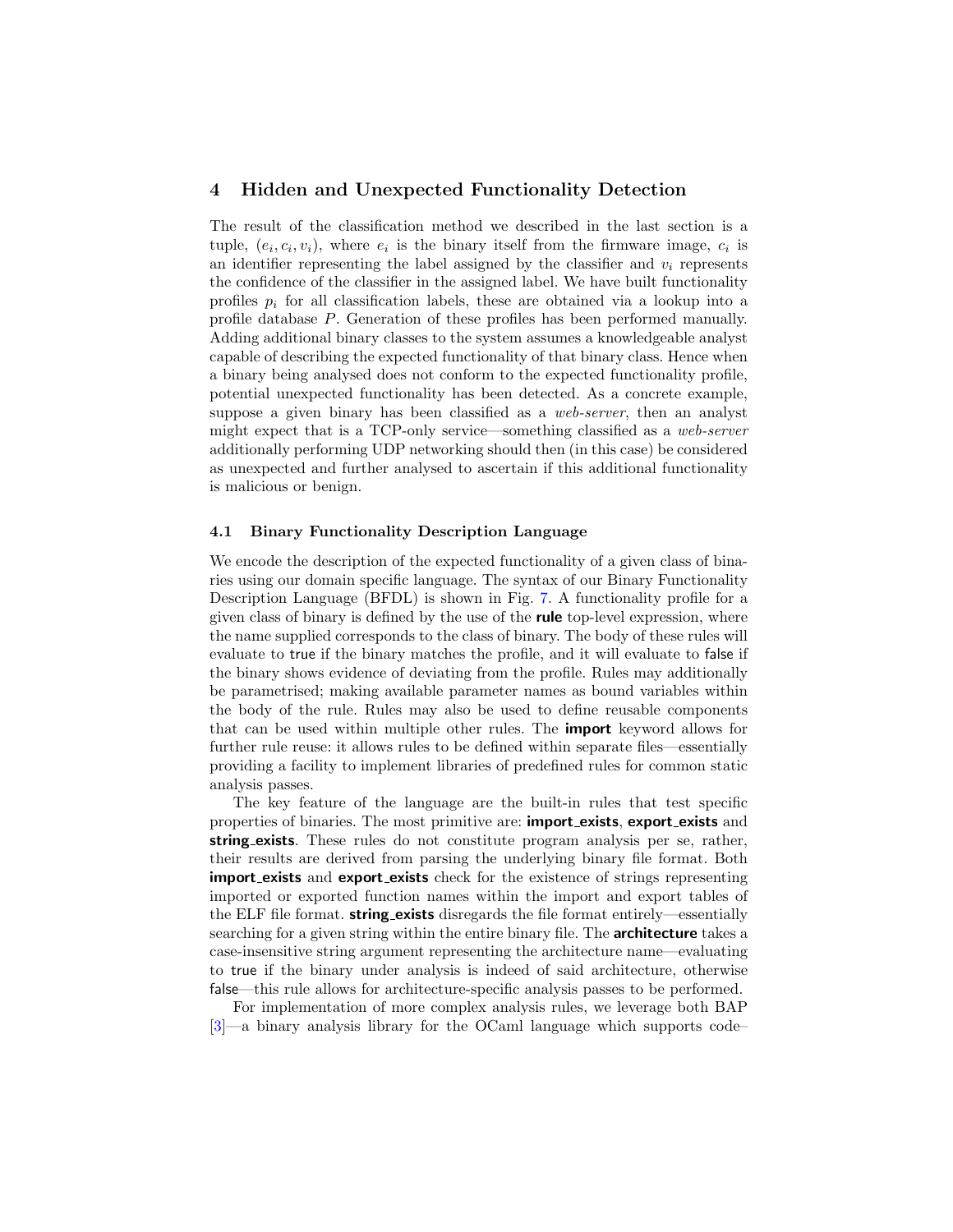<span id="page-14-0"></span>

Fig. 7: BFDL language specification

lifting, disassembly and CFG recovery functionality, and IDA Pro—a state of the art commercial disassembler. To ascertain if a function is called within the binary we provide a rule named **function\_ref**. It operates first by inspection of the call graph of the binary, and attempts to verify the existence of an incoming edge to the node representing the function name being searched for; if such a relation does not exist, then a search is made for references to the function which could indicate the use of the function as a callback, or indirect use such as via a function pointer. For example, the expression **function\_ref**( $\text{``listen''}$ ) can be used to check if the binary makes a call to the listen function in order to open an incoming socket. In a similar fashion, **string ref** searches for references to a given string within the binary—this is implemented in the same manner as the aforementioned method of locating potential indirect uses of functions.

The **forall** and **exists** keywords allow us to quantify over the parameters of a function call made by the binary, and allow us to define constraints on these arguments. As an example of the use of these rules, we could check that a binary makes a call to the socket function with the type argument equal to 2 using the following expression:

exists socket(domain: int, type: int, protocol: int)  $\Rightarrow$  type == 2

We use BAP as a basis for writing binary analysis routines to estimate the arguments passed as part of function invocations. In the case where a function is passed constants or static data that is independent of prior branching constructs,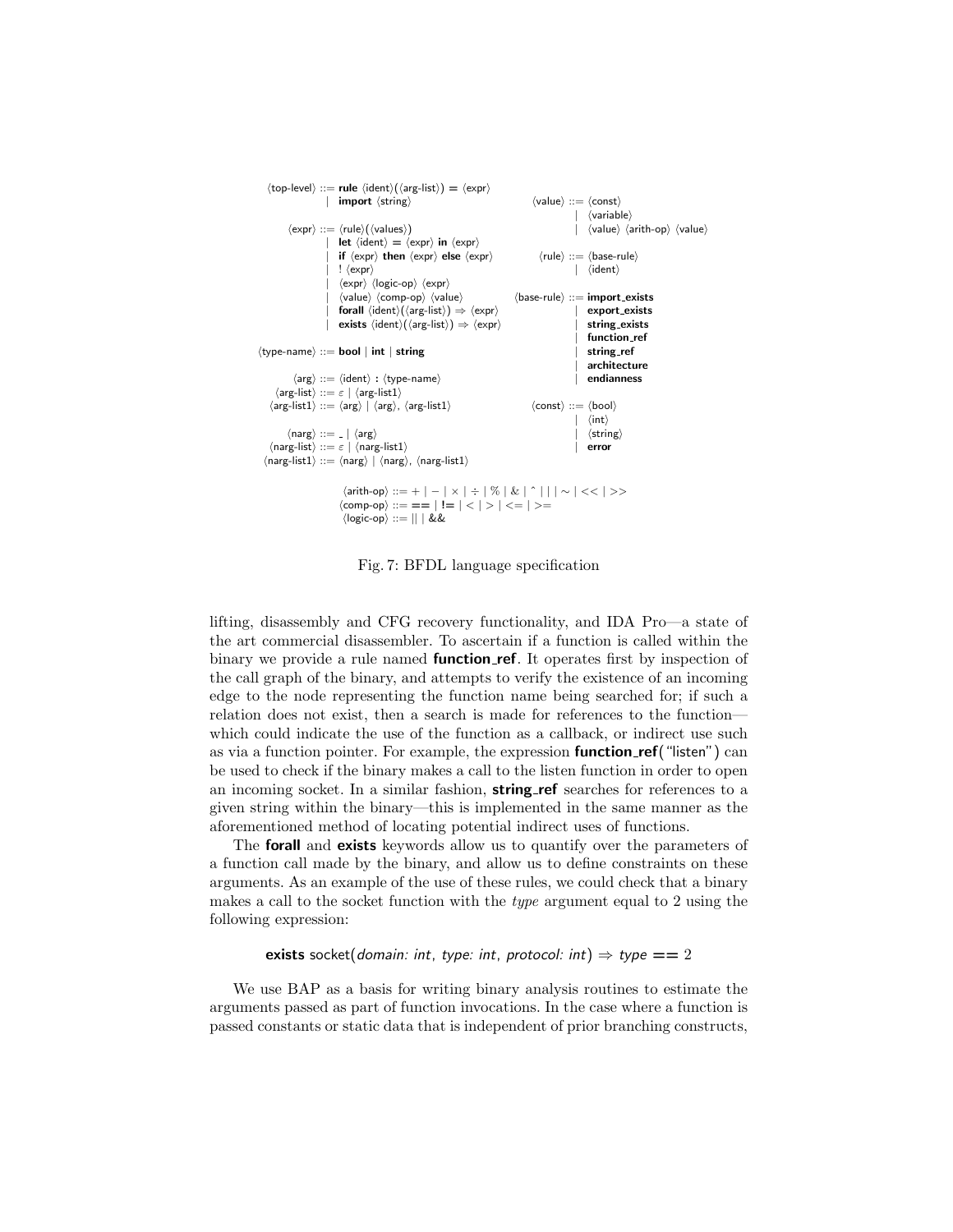this always succeeds. In order to statically compute the constant arguments we first determine the function boundaries; that is, the start and end addresses of the functions deemed to contain calls to the function of interest. For each of the boundaries found we take the start address and perform disassembly, deriving a control flow graph to the granularity of basic blocks. In the interest of maintaining reasonably lightweight analysis we make the assumption that the basic block containing the call to the function of interest shall contain all of the argument loading instructions for that given call and any argument loading instructions related to the call in parent blocks are conditional and hence cannot be determined without further processing of the disassembled code. Since for both the ARM and MIPS instruction sets, argument passing is implemented by passing values in registers, we are able to estimate integer constants and string references to the data section of the binary by examination of load operations into registers. Concretely, for integer constants, the implementation is trivial as both instruction sets have instructions for loading constant integers directly into registers. For strings, the implementation is more difficult, we first identify loads into registers from the data section and then verify the data is a string: we perform this by checking for a consecutive block of ASCII characters followed by a terminating NULL byte (i.e., a C-style string). From manual analysis, C-style strings are found to be used in the vast majority of binaries from embedded device firmware, hence we check for those exclusively for efficiency. Inputs into the analysis pass are the function name and a list of arguments, which may either be constants or variable names. The expression specified following the function name and arguments defines a constraint over such variables used as arguments. If the arguments of a function are the result of a complex calculation (more complex than constant propagation and folding) our system will not find them. To represent such a failure at the language level, we augment each type with an additional value  $\perp$  which is represented by the error keyword; a comparison with error that is not itself an error value will always result in false. In a boolean context when used as part of a logical expression error is automatically coerced into the boolean value false.

To compose expressions, BFDL supports all of C's logical and equality operators. It implements conditionals by way of an if expression, and allows for binding names to values through the let keyword—the semantics of which follow that of ML-like languages. The expected behaviour may be encoded in a number of ways: some rules make it possible to estimate "behaviour" in a manner that has a bias towards minimising the execution time of the profile evaluator, while others trade execution time and resources for greater precision. BFDL supports a number of primitive data types: strings, integers, booleans.

Fig. [8](#page-16-0) illustrates an excerpt from our standard prelude included with BFDL. It shows how both socket and file (stream) behaviour is encoded within the language. We note that these rules do not provide an absolute check of the behaviour being tested for example, uses udp() checks if the socket API is used with an appropriate parameter  $(2 \text{ for MIPS}, 1 \text{ for other architectures})$  as a value our analysis tools can detect. It would be possible for a program to implement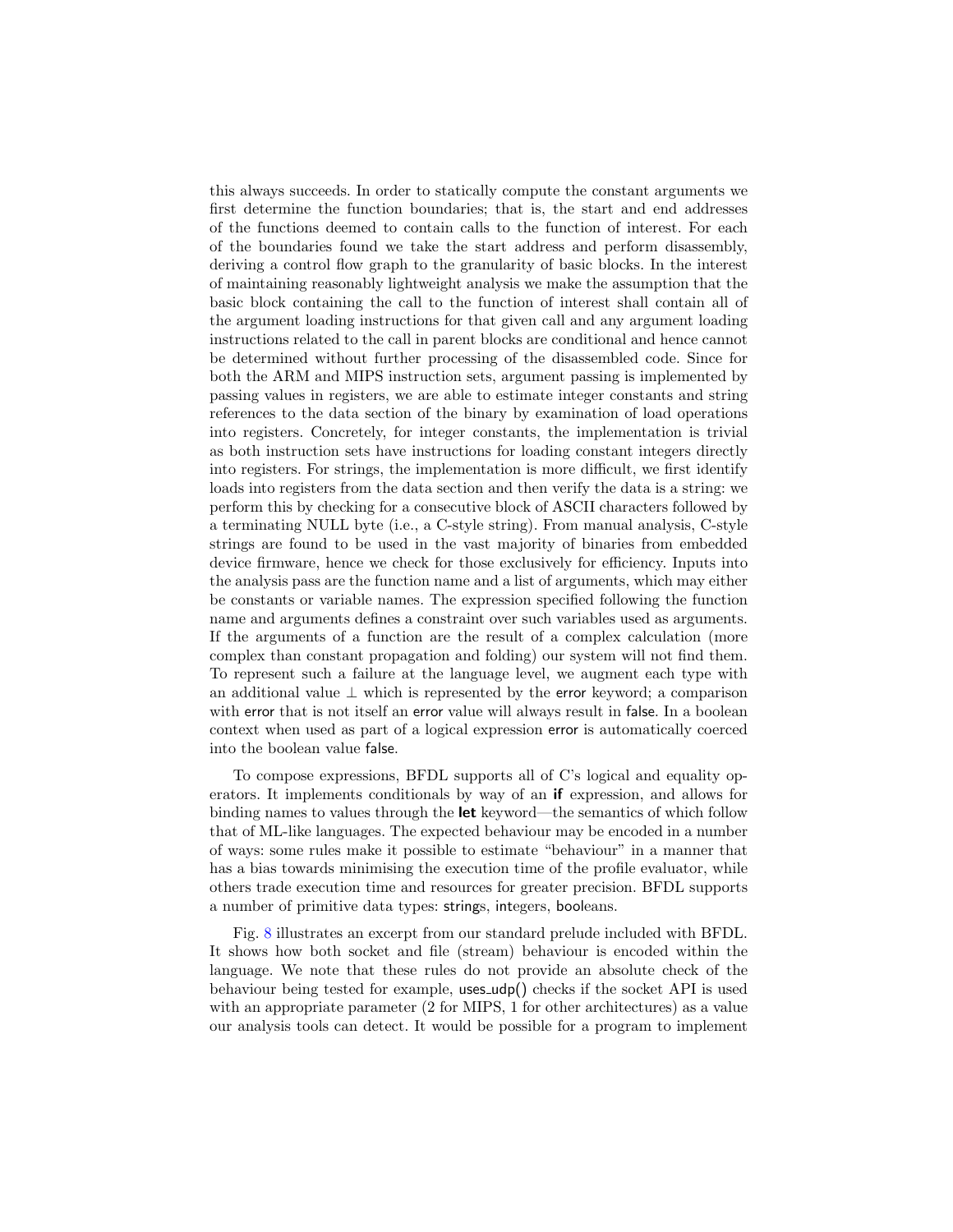its own version of UDP, which this rule would not detect, or it would be possible for a program to generate the traffic type parameter as a result of a complex calculation. So what this rule tests is if UDP is used in the standard way, rather than if UDP is used at all.

```
rule uses_udp() = exists socket(domain, type, protocol) \Rightarrowif architecture("MIPS") then type == 2 else type == 1rule may_read_files() = exists fopen(filename, mode) \Rightarrow(mod e == "r" || mode == "r+" || mode == "w+" || mode == "a+")
```
Fig. 8: An excerpt of BFDL rules from our standard prelude.

Fig. [9](#page-16-1) shows toy examples of how one might encode the functionality profiles for a web-server and telnet-daemon. As in this example, we are primarily interested in detecting unexpected functionality, these rules are focused on checking that the binaries conform to their expected network and file behaviour. They emphasise how basic rules may be composed to implement a more complex analysis.

As evidenced in the examples, the functionality profiles do not specify how a particular service might work, rather, what given the assumed behaviour in a given service might be deviation from the norm.

```
import "prelude.bfdl"
rule web_server() = uses_tcp() && !uses_udp() && may_read_write_files()
               && !outgoing socket()
```
rule telnet\_daemon() = uses\_tcp() && !(read\_write\_files() || uses\_udp())

Fig. 9: Toy example profiles for web servers and Telnet daemons

#### 5 Experimental Results

In this section we evaluate the separate components of our contribution according to the points outlined in Section [1.1.](#page-2-0) First, we examine the performance of the classifier on a new hold-out set of manually labelled binaries. We then evaluate the entire system using a set of binaries known to have hidden functionality embedded within them, we then evaluate the tool on a sample of binaries taken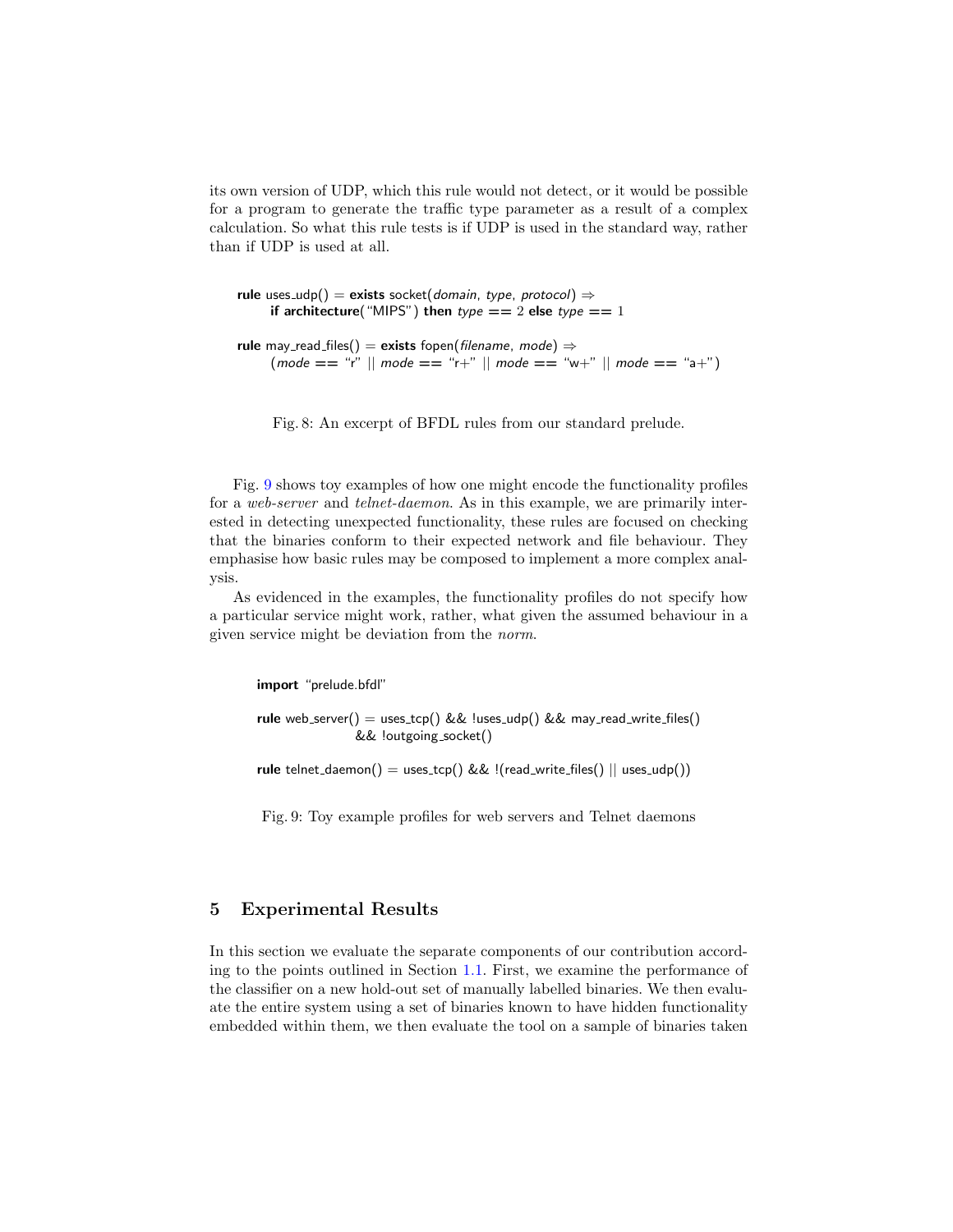from real-world firmware images. Following this, we examine the run-time performance of our tool and demonstrate its applicability to large-scale analysis. Finally we look at how one might attempt to evade our techniques within the limitations outlined in Section [1.1](#page-2-0) and possible way to mitigate such attempts.

#### 5.1 Evaluation of Classifier

As outlined in Section [3.5,](#page-10-1) our classifier was trained on a data set consisting of binaries from 800 firmware images and subsequently tested against an additional (separate, manually labelled) data set of binaries from 100 firmware images. It achieves a correct classification rate of 99.3691% on the training set using 10-fold cross-validation and a correct classification rate of 96.4523% on the independent test set which in total consisted of 451 individual binaries that exactly matched the functionality labels. The overall TP (true positive) rate over all 24 classes on the test set was 0.965 while the FP (false positive) rate was 0.002. Of those instances that were incorrectly classified seven labels were involved. Fig. [10](#page-17-0) outlines the TP/FP rates as well as the precision and recall rates for those labels.

<span id="page-17-0"></span>These results show that for the most commonly found services, our classifier is highly effective in assigning the correct labels to services – irrespective of their origin (i.e. they are new instances of common services).

| Label                         |       |       | TP rate FP rate Precision Recall |       |
|-------------------------------|-------|-------|----------------------------------|-------|
| $cron\text{-}daemon$          | 0.000 | 0.002 | 0.000                            | 0.000 |
| $drop-daemon$                 | 0.636 | 0.002 | 0.875                            | 0.636 |
| $ftp\text{-}daemon$           | 1.000 | 0.002 | 0.929                            | 1.000 |
| $ntp\text{-}client$           | 1.000 | 0.002 | 0.933                            | 1.000 |
| $nvram\text{-}get\text{-}set$ | 1.000 | 0.011 | 0.750                            | 1.000 |
| pinq                          | 0.667 | 0.002 | 0.667                            | 0.667 |
| $tcp\text{-}daemon$           | 0.000 | 0.000 | 0.000                            | 0.000 |
| $telnet-daemon$               | 0.800 | 0.000 | 1.000                            | 0.800 |
| $upnp\text{-}daemon$          | 0.739 | 0.005 | 0.895                            | 0.739 |
| $web-server$                  | 0.939 | 0.010 | 0.886                            | 0.939 |

Fig. 10: Statistics for labels that were misclassified

In the test set gathered, we found a single instance that corresponded directly to the label cron-daemon, this can be explained by the existence of busybox on the majority of those firmware images which includes the functionality for cron; we found what should have been labelled a *web-server* was mislabelled in this case. The mislabelled cron-daemon was labelled as a dhcp-daemon. We similarly found four instances of dhcp-daemon (of eleven) mislabelled; they received the labels: ftp-daemon, nvram-get-set, ping and upnp-daemon. A single instance of the ping utility was mislabelled as nvram-get-set; the small number of binaries corresponding to the ping label (three) was again due to its functionality being implemented within busybox; this was also the case for the tcp-daemon label.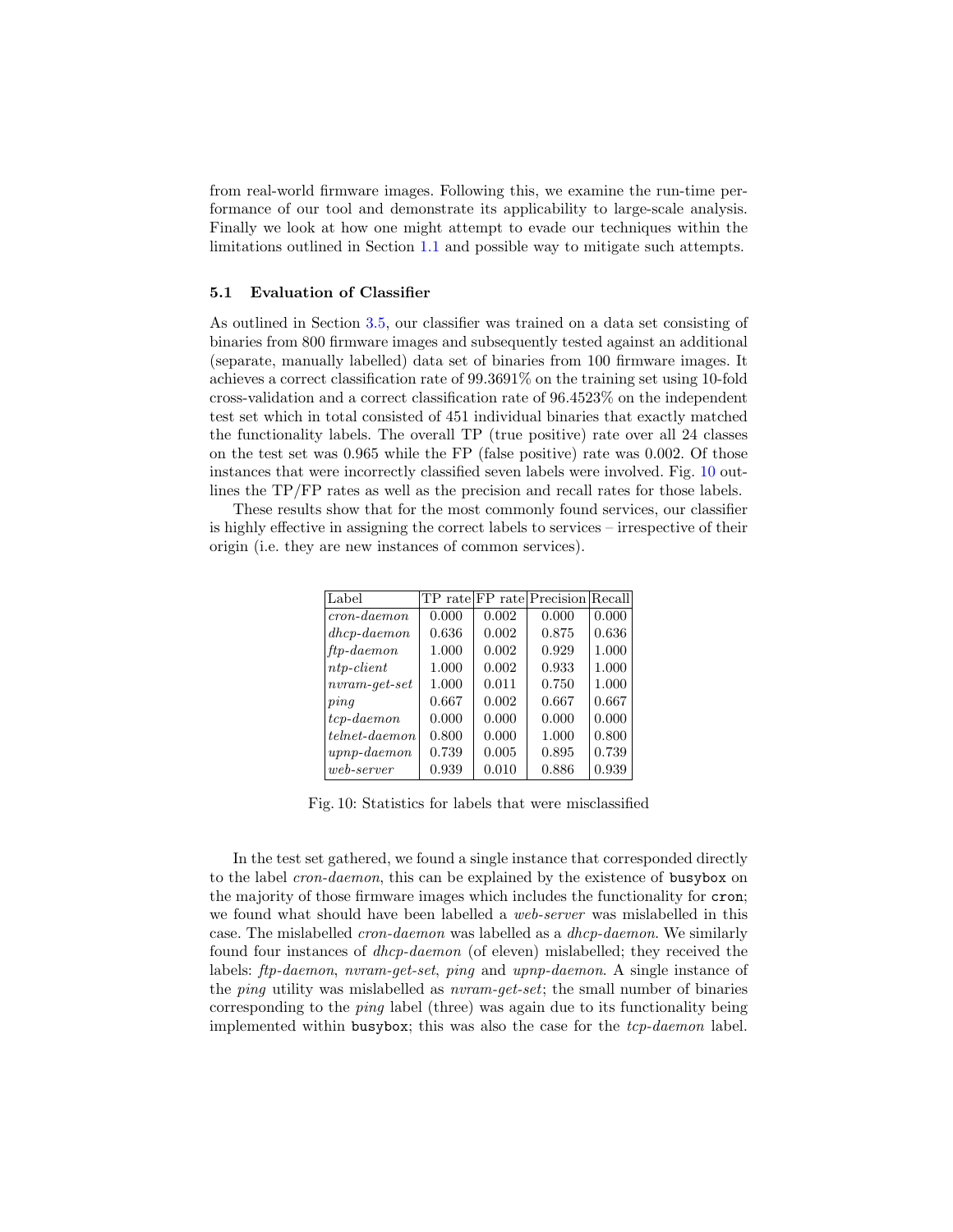Of the mislabelled telnet-daemon label, one was labelled as nvram-get-set. Of the two (of thirty-three) mislabelled web-server instances, one was labelled as upnp-daemon while the other was labelled as cron-daemon; we see similarity in the API used by these services which led to the mislabelling. The upnp-daemon label was mislabelled in six instances (of twenty-three) as web-server in four cases (for the reasons previously described); the remaining two were mislabelled as nvram-get-set.

We note that the *nvram-get-set* label represents binaries that include general functionality to access and modify the non-volatile storage of the embedded device. Thus, of all labels we would expect it to induce the highest FP rate. On many devices there exist binaries specifically for NVRAM interaction (commonly called nvram-get and nvram-set), however we have found some instances whereby NVRAM interaction is implemented directly rather than in a separate utility, hence the possibility of mislabelling.

While a number of FP results exist, for the most pervasive services found within firmware, the classifier is highly successful in assigning the correct label to binaries.

#### 5.2 Performance on New Artificial Instances

In this section we assess the ability of the whole system to recognise hidden functionality in well-known application modified by ourselves to contain additional, unexpected functionality.

We modified the source code of two services – minihttpd and utelnetd – two of the most common services found in embedded device firmware from all device vendors. The hidden functionality takes the form of a remote control backdoor and is implemented using the same methodology proposed in [\[16\]](#page-22-3).

Our tests consisted first of running the two services, unmodified through our system (acting as a base-line); each was classified correctly with a confidence value of 1.000 and said to not contain additional functionality. Then, each modified binary was run through our system; in all cases each binary was assigned the correct classification label with a confidence of 1.000 – the feature vectors remained unchanged between the base-line and each modified binary indicating the features chosen to define binary functionality for the classes chosen are discriminating enough to represent the core functionality for those labels. Similarly, in all cases, the profiling engine correctly identified all modified binaries as containing unexpected functionality.

This evaluation demonstrates both the effectiveness of our system in identifying hidden functionality and the generality of our approach to extend to multiple device architectures and different compiler optimisations.

#### 5.3 Real-world Performance Using Sampling

In this section we evaluate the performance of our system using real-world data. The number of binaries within our data set is too large to feasibly evaluate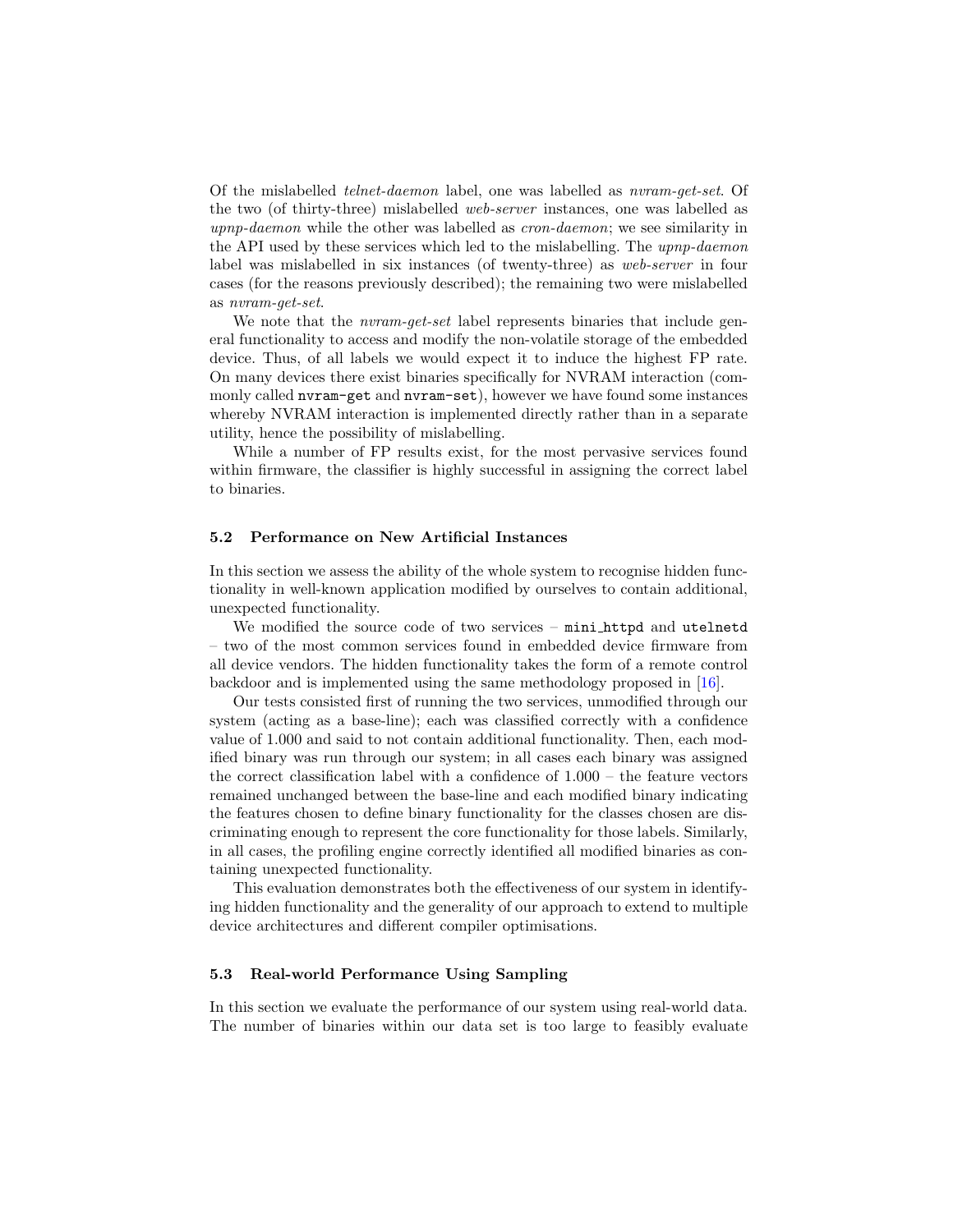manually, therefore we use a random sample of 50 firmware images from our data set. This yields a total of 15,507 binaries to use as input to HumIDIFy. A confidence value threshold of 0.9 was chosen to determine if a binary is evaluated by the functionality profiler of HumIDIFy; we selected this value for two reasons: it maintains consistency with the value chosen to train the classifier, and those binaries that are classified with confidence above this threshold value are likely to match the functionality of their assigned label with a (known) high probability  $(96.4523\%).$ 

For the purposes of our experiment, binaries processed that are assigned a label with a confidence value below 0.9 are considered to be classified as *unknown*.

From the 15,507 binaries, 4,012 were classified with a confidence value of 0.9 or greater. After removing duplicates, 425 unique binaries were classified with a confidence value equal to or above 0.9. From manual analysis, 392 were classified correctly, and of those classified correctly nine were flagged by HumIDIFy as potentially containing unexpected functionality.

Of those nine binaries, six of them were found within the web-server class, one within the *ssh-daemon* class, one within the *telnet-daemon* class and one within the *tcp-daemon* class.

HumIDIFy identified a web-server binary that contained a previously documented backdoor; it manifests as an embedded management interface which provides shell execution upon the device. It is found within the firmware of a number of devices from Tenda.

Another contained a built-in DNS resolver—which was unexpected. Two instances contained the same unexpected feature: an undocumented internal interface for device configuration listening on a non-default port; this interface provides privileged access to anyone with shell access on the device in question.

The telnet-daemon identified was implemented in a non-standard manner and thus, was flagged as containing unexpected functionality.

A binary appearing as an ssh-daemon in the first stage of classification mismatched the second stage of processing due to being statically linked. The first stage of classification was correct as the classifier was able to correctly label the instance based upon string features alone.

A further web-server was found to interact with the Syslog daemon over UDP to perform logging, and hence failed to match its expected functionality profile which assumes only TCP based networking. Another example was a custom application implementing HTTP proxy functionality; this was actually middleware for Trend Micro kernel engine. It was classified as containing unexpected functionality as not only does it implement HTTP request processing using TCP, it also provides additional functionality via UDP.

Another custom service was detected by HumIDIFy that serves as an Internet telephony proxy that was classified as a *tcp-daemon*; the service additionally supports UDP as a means of data transmission; thus, is classified as containing unexpected functionality.

We observe that our method not only supports finding instances of services that are strictly adhereing to the original set of functionality labels, but also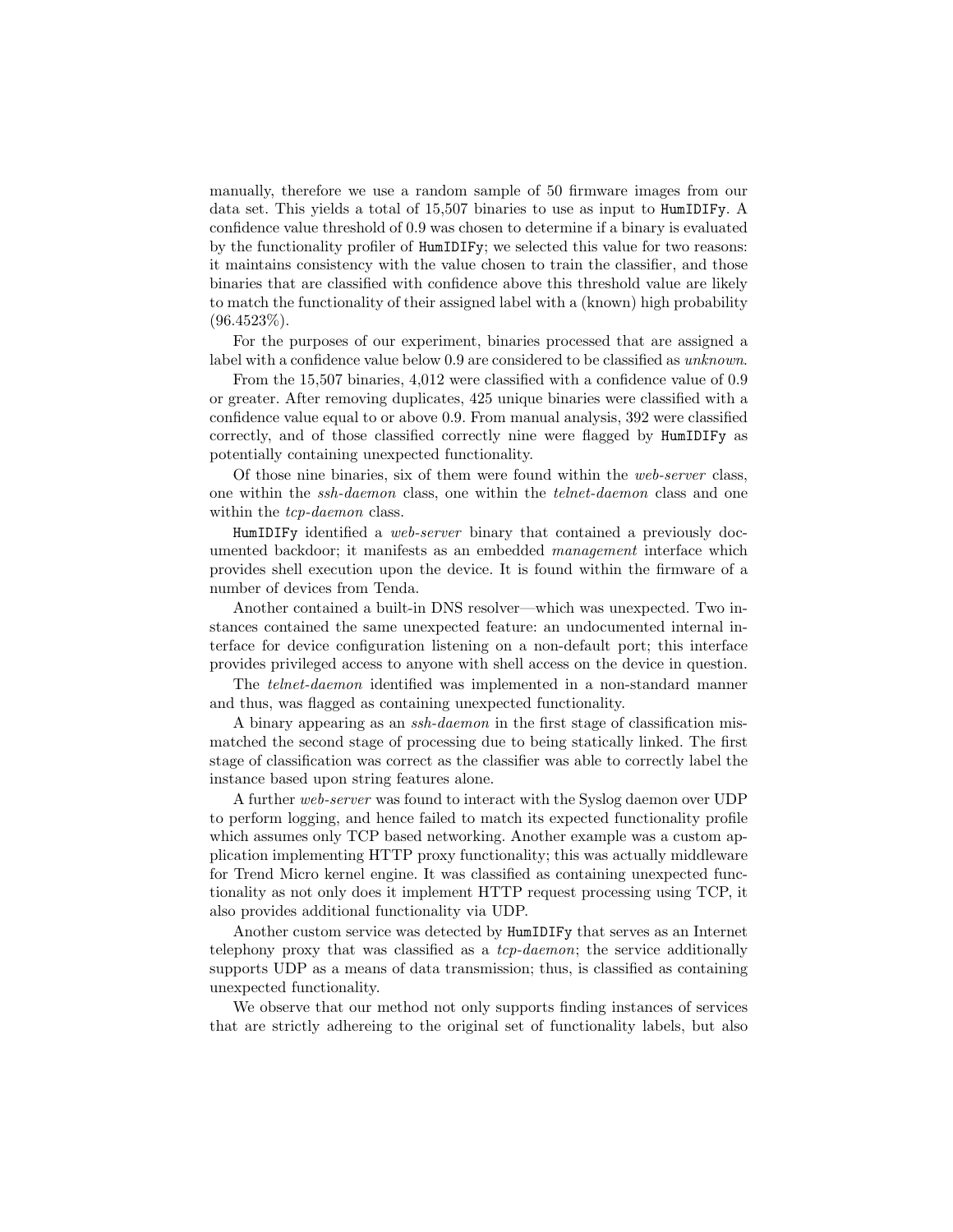those services that share the same core functionality with additional features; this is indeed useful for an analyst as it allows them to filter those services that are known but contain unexpected functionality and those services that may be of interest that contain functionality unknown to HumIDIFy.

In this evaluation we have demonstrated both the flexibility and effectiveness of our system: an analyst wanting to evaluate a firmware image in a more "paranoid" mindset can set the confidence threshold for classifier label assignment to a low value to have the system identify a larger amount of potential hidden, unexpected functionality, whereas an analyst wishing to analyse a large amount of firmware quickly can set this confidence threshold to a high value to limit the amount of manual analysis required. On real-world data our system with a modest confidence threshold was able to sucessfully identify a number of binaries containing unexpected functionality, some of which representing a real-world threat.

Our BFDL language is relatively high-level in terms of the checks that can be defined and performed on binaries – this allows us to perform lightweight analysis. This is however at some the cost to the accuracy and ability to check for precise, lower-level functionality that could eliminate some of the misclassified results in this section.

#### 5.4 Run-time Performance

In this section we examine the run-time performance of our analysis approach. For a single binary, the average time taken to perform feature extraction is 1.31s. The average time taken to classify a single binary is 0.291s (not including the time taken to invoke the Java virtual machine in order to run WEKA). The time taken to execute a profile is dependent upon the complexity of that profile. In the worst case (where we reconstruct function CFGs) the average time taken is 1.53s; this value is proportional to the number of functions present within the binary under analysis. A single firmware image contains around 310 binaries; thus the average time to process a single firmware image assuming the worst case scenario—the classifier assumes a confidence threshold of 0.0 in which every binary passes through each stage of analysis is 970.61s. We note that this evaluation does not take into account the time taken to perform the final stage of analysis—that performed by a human to manually analyse the binaries containing unexpected functionality.

In contrast to other work, such as Firmalice  $[17]$  – which has similar goals, but identifies binaries containing authentication bypass vulnerabilities as opposed to hidden, unexpected functionality, HumIDIFy performs well. Processing an entire firmware image on average in roughly the same time taken to process a single binary with Firmalice. From this analysis, we demonstrate the feasibility for our techniques to be used on a large-scale.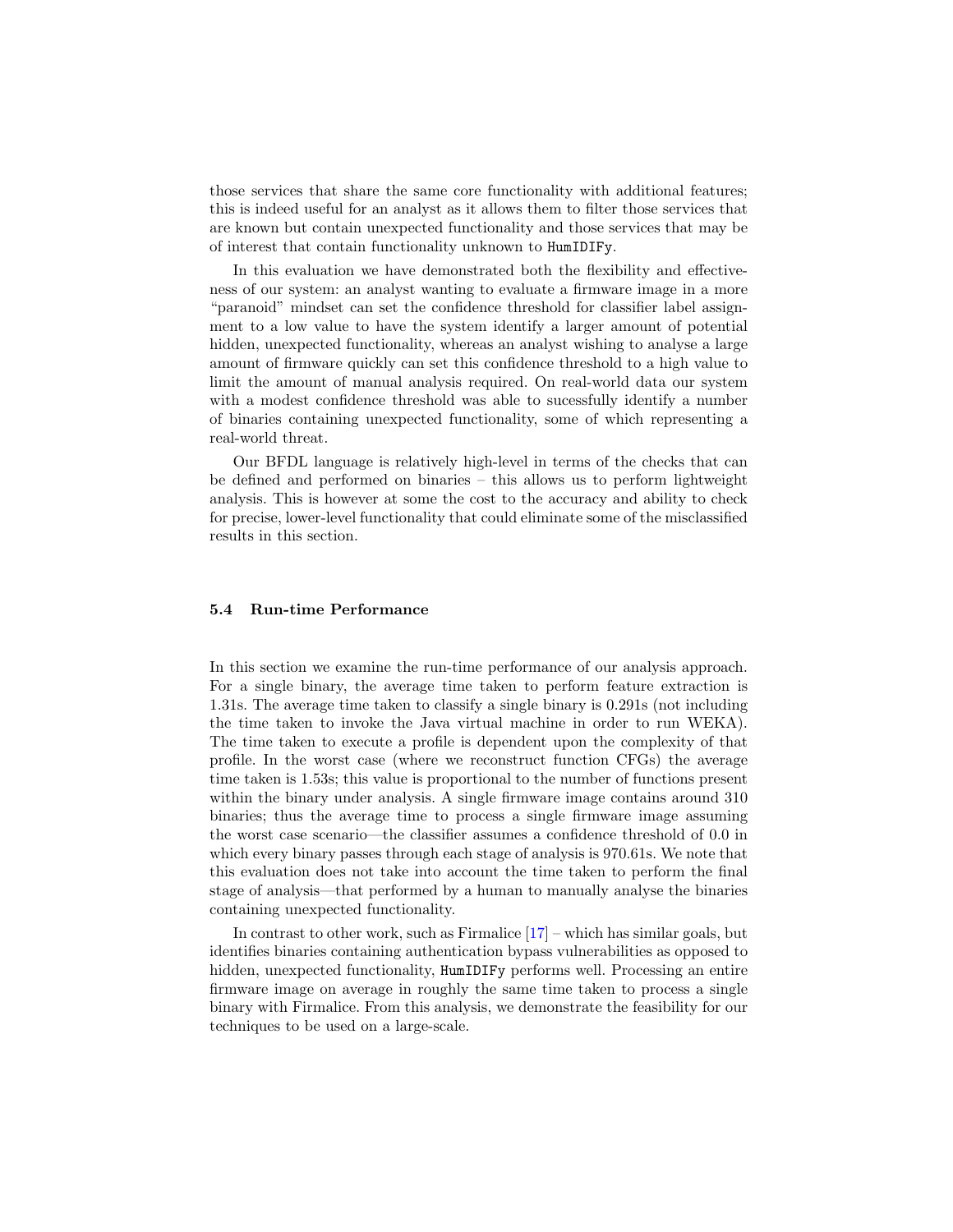#### 5.5 Security Analysis of HumIDIFy

HumIDIFy relies on certain meta–data: both strings and imported symbol names. While strings are present within all binaries, imported symbol names are only present within dynamically—linked binaries. Thus, when classifiying a binary that does not contain all of the required meta—data incorrect labelling will occur and thus lead to false positives (i.e. the binary will be reported as containing unexpected functionality). Since our technique is intended to reduce the time taken for manual analysis, as opposed to being completely automated, reporting the binary as potentially containing unexpected functionality and therefore prompting manual analysis is the correct behaviour. From manual analysis of a large number of firmware images, we have found that an overwhelming majority use dynamic—linking; we attribute this to the general lack of storage space available on embedded devices and the space savings afforded by utilising dynamic–linking.

An attempt to evade the classifier, with for example a binary that is inherently a web-server manifesting as say, a Telnet daemon, HumIDIFy would still detect the binary as containing unexpected functionality due to the two-stage classification mechanism: the expected profile of a Telnet daemon would obviously be quite different from that of a web-server and thus fail to match. Thus, our overall approach is robust inspite of potential limitations in the individual components.

#### 6 Conclusion

We have presented a semi-automated framework for detecting hidden and unexpected functionality in firmware. At the heart of our approach is a hybrid of machine learning and human knowledge encoding within our domain specific language, BFDL. As we have shown, this is a highly effective method for detecting unexpected functionality and (in some cases) backdoors in firmware.

#### References

- <span id="page-21-0"></span>1. D. Bradbury. SCADA: a critical vulnerability. Computer Fraud  $\mathcal C$  Security, 2012(4):11–14, 2012.
- <span id="page-21-3"></span>2. L. Breiman. Random forests. Machine Learning, 45(1), 2001.
- <span id="page-21-4"></span>3. D. Brumley, I. Jager, T. Avgerinos, and E. J. Schwartz. BAP: A binary analysis platform. In Computer Aided Verification. Springer, 2011.
- <span id="page-21-1"></span>4. C. Cadar, D. Dunbar, and D. Engler. KLEE: Unassisted and Automatic Generation of High-coverage Tests for Complex Systems Programs. In Proceedings of the 8th USENIX Conference on Operating Systems Design and Implementation, OSDI 08. USENIX Association, 2008.
- <span id="page-21-2"></span>5. D. D. Chen, M. Egele, M. Woo, and D. Brumley. Towards Automated Dynamic Analysis for Linux-based Embedded Firmware. In Network and Distributed System Security (NDSS) Symposium, NDSS 16, 2016.